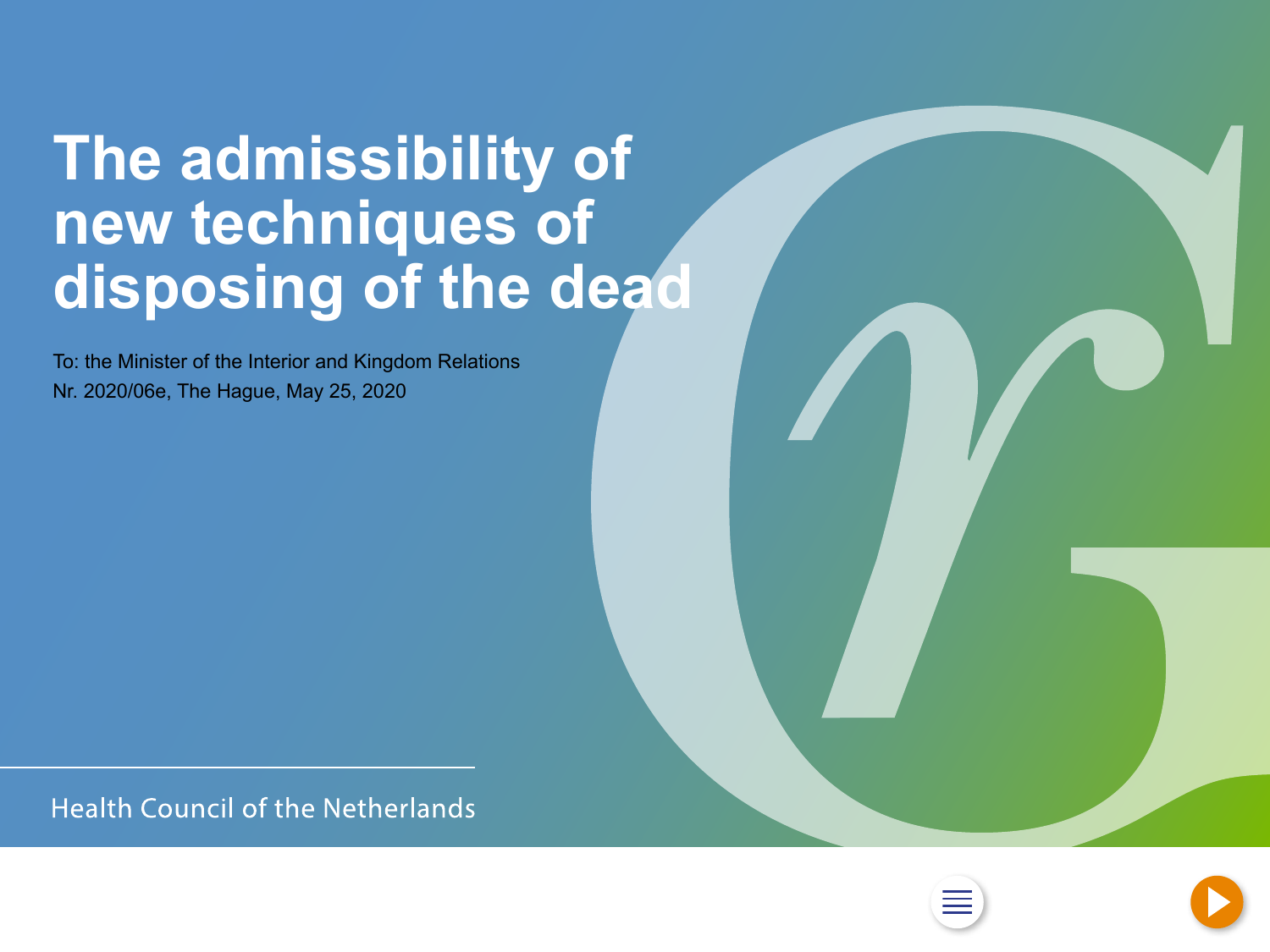## <span id="page-1-0"></span>contents

|    | <b>Executive summary</b>    | $\mathbf{3}$                       |                |
|----|-----------------------------|------------------------------------|----------------|
|    |                             |                                    |                |
| 01 | <b>Introduction</b>         | 5                                  |                |
|    | 1.1                         | Guiding principles and terminology | 6              |
|    | 1.2                         | Working method                     | $\overline{7}$ |
|    | 1.3                         | International developments         | 8              |
|    | 1.4                         | Reading guide                      | 8              |
| 02 | <b>Assessment framework</b> |                                    | 9              |
|    | 2.1                         | Values and conditions              | 10             |
|    | 2.2                         | Safety                             | 11             |
|    | 2.3                         | Dignity                            | 12             |
|    | 2.4                         | Sustainability                     | 14             |
| 03 | Two new techniques assessed |                                    | 16             |
|    | 3.1                         | Alkaline hydrolysis                | 17             |
|    | 3.2                         | Composting                         | 20             |
|    |                             | <b>Literature</b>                  | 23             |



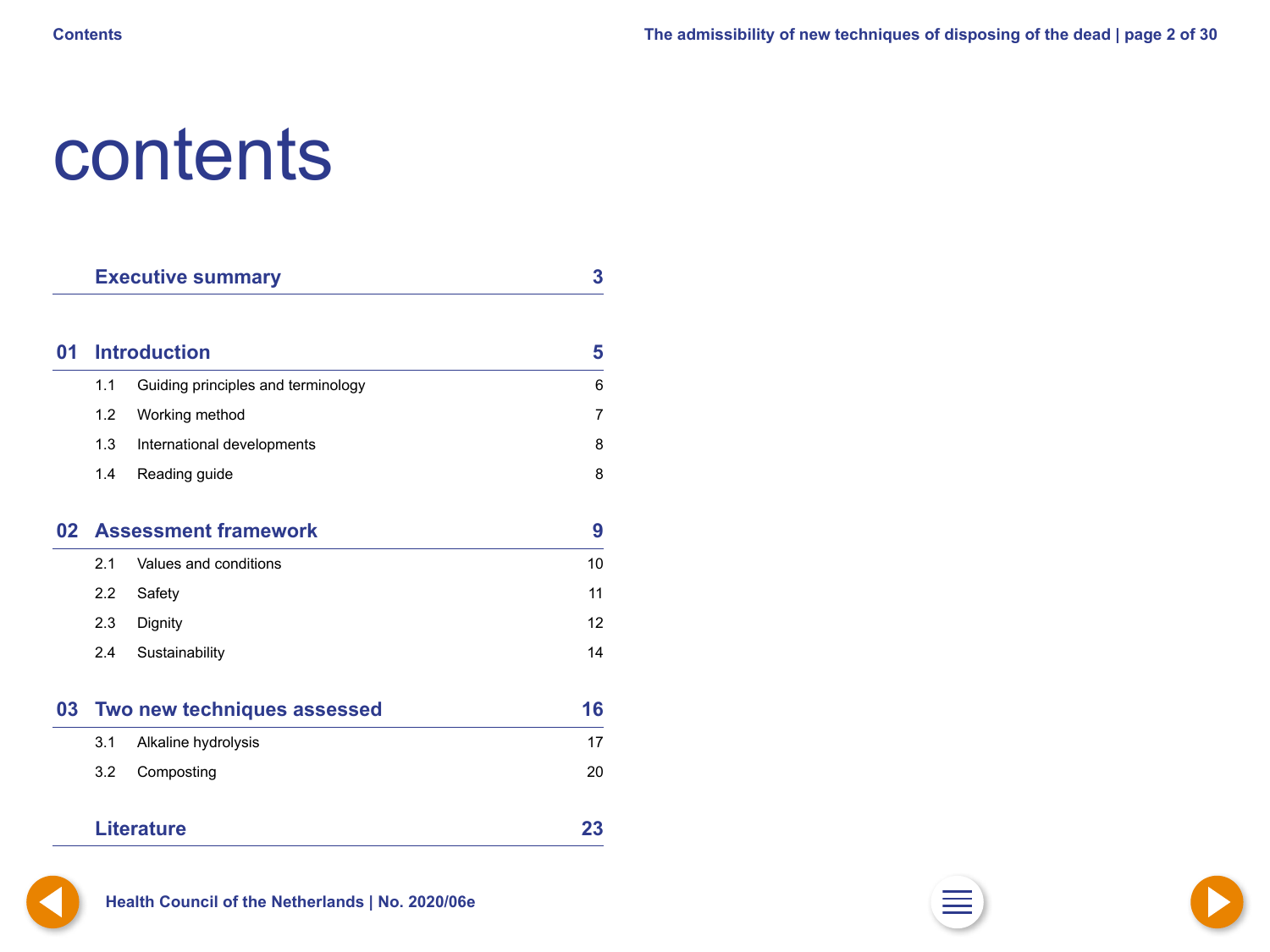## <span id="page-2-0"></span>executive summary

The Corpse Disposal Act states that the bodies of our dead must be disposed of properly. The Act permits burial, cremation, donation to science, and – in exceptional cases – burial at sea. However, new techniques are now becoming available. These include alkaline hydrolysis, in which bodies are dissolved in a heated liquid. In light of these developments, the Minister of the Interior and Kingdom Relations has asked the Health Council to formulate an assessment framework that can be used to assess the admissibility of new ways of disposing of the dead.

### **The guiding principles underpinning this advisory report**

A Health Council committee, specially created for the purpose, has examined this ethically, religiously, and socially sensitive issue. In accordance with the request for advice, the Committee has confined itself to the narrow

definition of 'disposal of the dead', as just one element of a funeral process that involves numerous ritual practices. Information from various sources leads the Committee to conclude that it is important to society that the bodies of our dead are disposed of respectfully. Existing legislative and regulatory frameworks and accepted practices provide a useful starting point. These encapsulate widely shared principles. Ongoing debates in politics and society, both at national and international level, also provide guiding principles for formulating an assessment framework. After examining all of these aspects in context, the Committee has identified three values – safety, dignity, and sustainability – and has formulated a set of conditions that must be met before a new technique for the disposal of the dead can be considered admissible. These values and conditions are summarised in Table 1 on page 4.

#### **The assessment of new techniques**

According to the Committee, alkaline hydrolysis meets the proposed conditions. It concludes that sufficient evidence is available to establish that, in principle, this new technique for the disposal of the dead compares favourably to burial and cremation with respect to sustainability. However, the technical specifications would have to be further assessed before this technique could potentially be authorised. Another way of disposing of the dead that is the focus of growing interest is human composting. Here, the body of the deceased individual is placed in a carbon-rich material, where it is decomposed by bacteria and converted into a stable and fertile compost. The process can involve a technical component, to a greater or lesser degree. The Committee concludes that the available information on human composting is, as yet, insufficient to facilitate an assessment based on the conditions specified within the assessment framework.

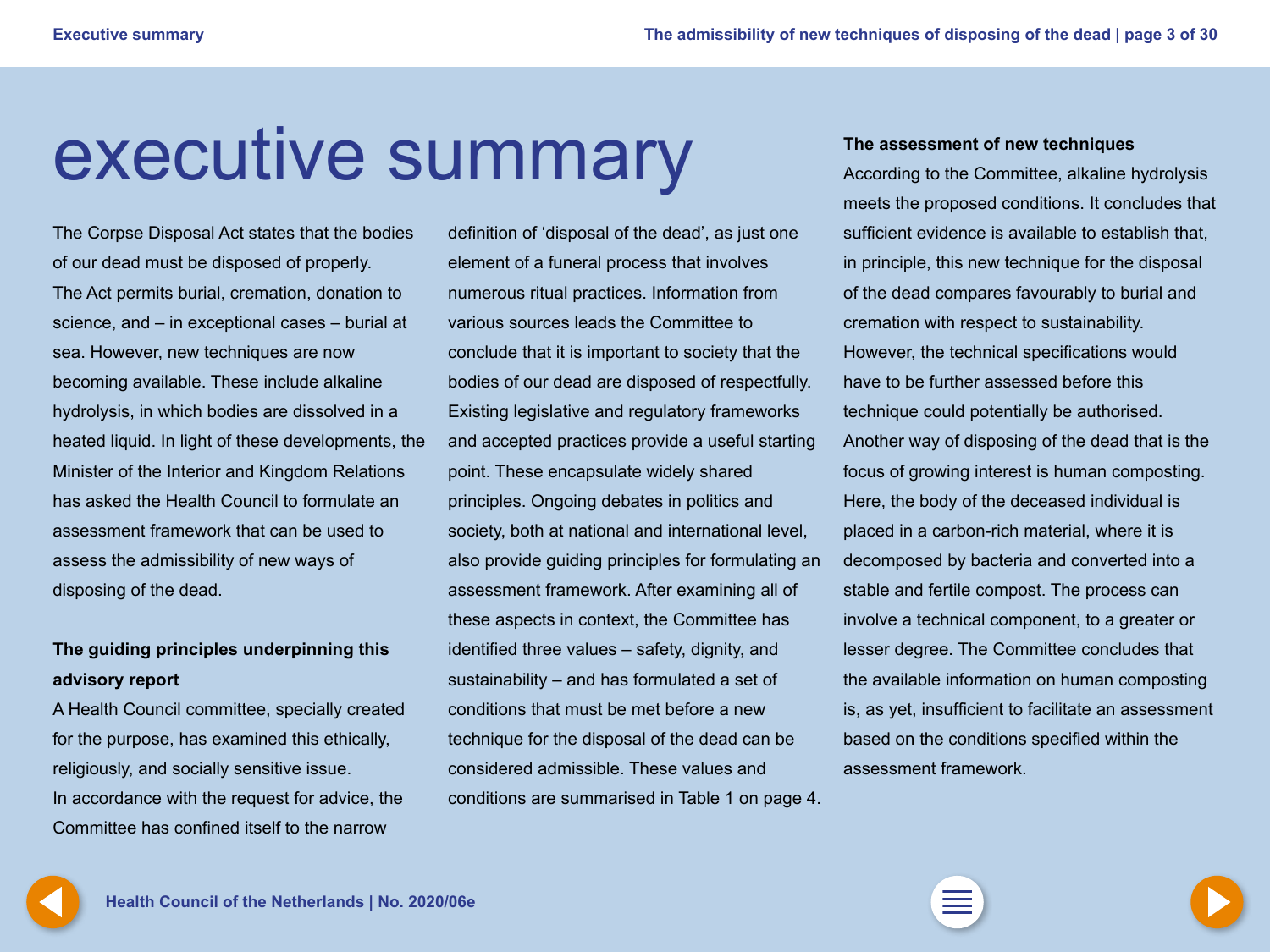| <b>Value</b>          | <b>Condition</b>                                                     | <b>Description</b>                                                                                                                                          |
|-----------------------|----------------------------------------------------------------------|-------------------------------------------------------------------------------------------------------------------------------------------------------------|
| <b>Safety</b>         | Guaranteed technical safety                                          | The techniques used must be sound and must pose no risk to operators or<br>to others in the immediate vicinity.                                             |
|                       | No emission of high-risk agents                                      | The decomposition process must not involve the release of any agents in<br>concentrations that are harmful to people and the environment.                   |
| <b>Dignity</b>        | Guaranteed decomposition of the body                                 | The decomposition of the body must be effective, leaving no more than<br>the skeleton.                                                                      |
|                       | No unintentional mixing of bodies and<br>their remains               | When disposing of the dead, it must be possible to link bodies and their<br>remains to a specific individual.                                               |
|                       | The decomposition process must be<br>shielded from public perception | The decomposition of the body must not generate any unpleasant odours,<br>nor should it be visible to anyone in the vicinity.                               |
|                       | Guaranteed integrity of bodies and their<br>remains                  | Steps must be taken to prevent the misappropriation $-$ or other improper use $-$<br>of the deceased individual's body and bodily remains.                  |
| <b>Sustainability</b> | Reduced use of finite resources                                      | The procedure's technical features and implementation must consume smaller<br>amounts of finite resources than would be the case with burial and cremation. |
|                       | Fewer harmful emissions                                              | The technical implementation of this procedure must emit lower levels of harmful<br>substances than burial and cremation.                                   |
|                       | Reduced use of available space                                       | The procedure for disposing of the dead should take up less space than burial.                                                                              |

### <span id="page-3-0"></span>**Table 1. Framework for assessing new techniques of disposing of the dead**

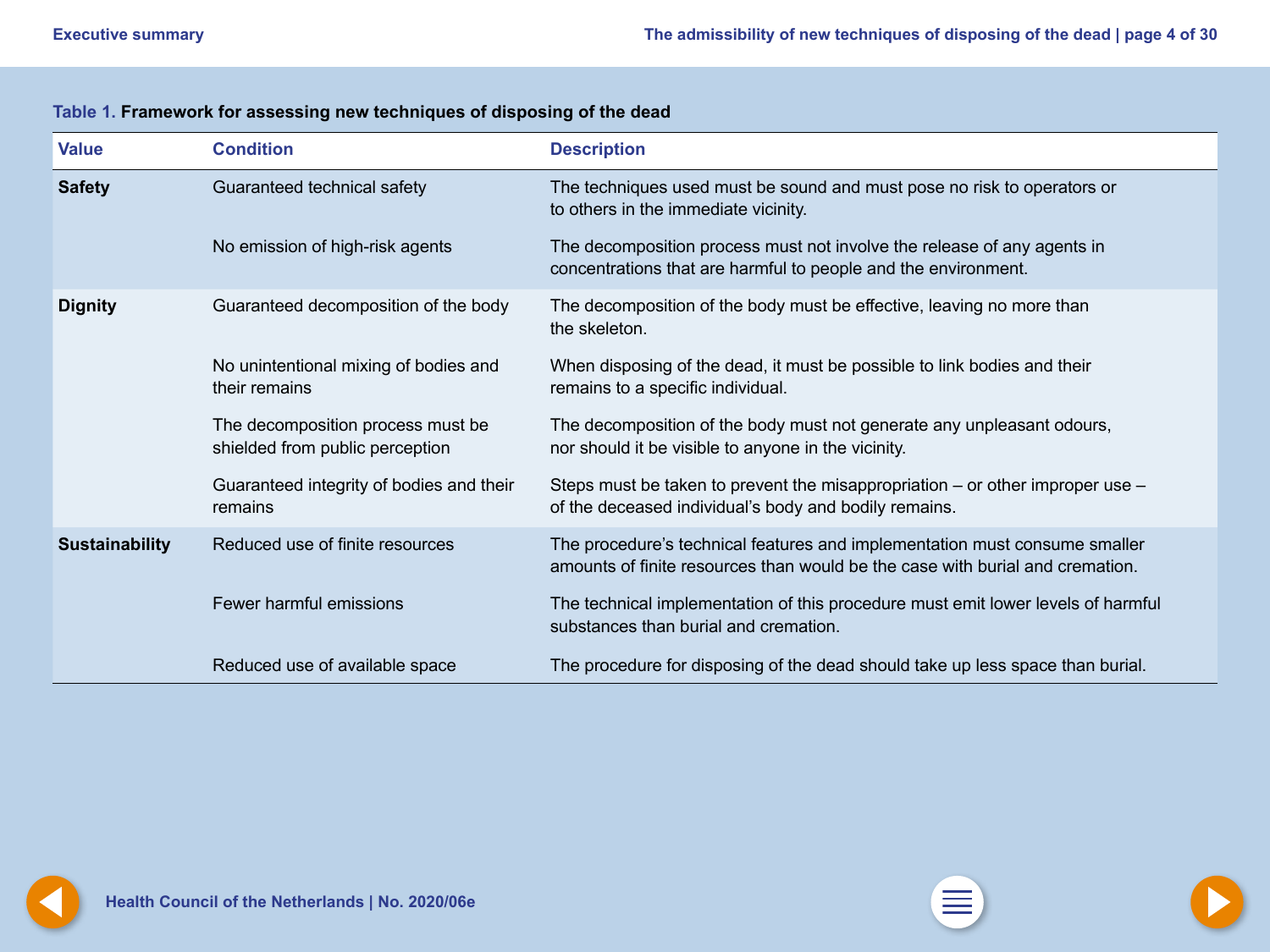# <span id="page-4-0"></span>01 introduction



**[4](#page-3-0) Health Council of the Netherlands | No. 2020/06e [2](#page-1-0) [6](#page-5-0)**



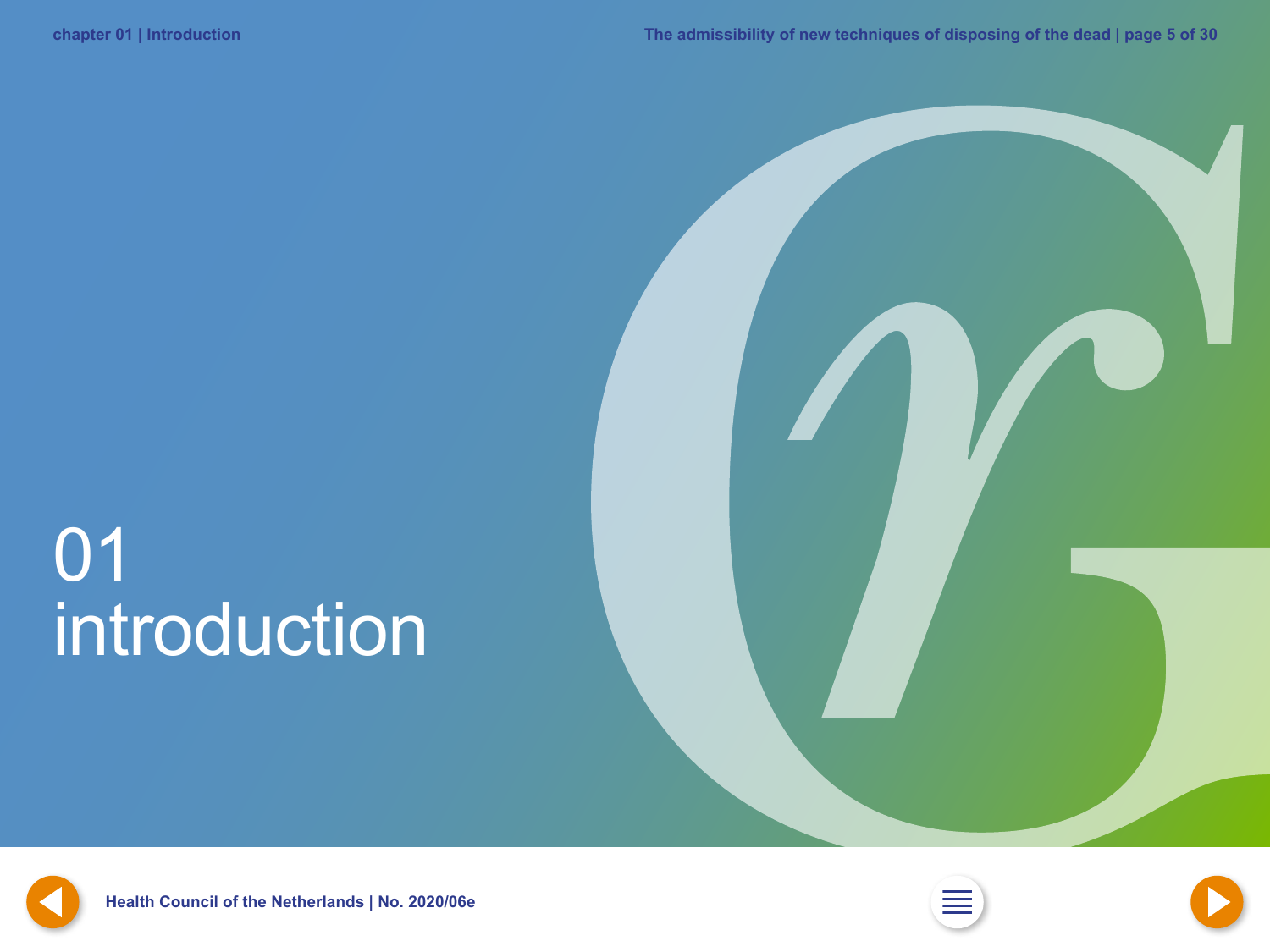<span id="page-5-0"></span>In the Netherlands, over 150,000 people die every year, and that number will grow in the decades to come. The Corpse Disposal Act specifies what must be done with the body of a deceased individual. More specifically, it states that "disposal of the dead takes place by burial, cremation, or another method provided by or in accordance with the law." Burial and cremation are not the only options, people can also choose to donate their bodies to science. In exceptional cases, burial at sea is permitted.

New ways of disposing of the dead have been developed in recent years. One example is alkaline hydrolysis. This is a technique in which the body is dissolved in a heated liquid to which potassium hydroxide (a highly corrosive substance) has been added. In the Netherlands, this new technique (which is often referred to as 'resomation') has been a topic of debate for several years now. The Committee has chosen to refer to it as 'alkaline hydrolysis', the name of the chemical process involved (see also 3.1).

The disposal of the dead is a sensitive topic with ethical, religious, and social dimensions. Thus, comprehensive consideration is needed before the law can be amended to include new methods. Accordingly, the Minister of the Interior and Kingdom Relations has asked the Health Council of the Netherlands to develop an assessment framework for evaluation of the admissibility of new ways of disposing of the dead, and to apply that framework to alkaline hydrolysis.<sup>1</sup> To this end, the Council

has appointed a committee of experts whose specialist knowledge spans a range of fields, including anthropology, environmental technology, ethics, law and biological safety. Details of the membership of the Committee on the Admissibility of New Ways of Disposing of the Dead can be found at the end of this advisory report. The Minister's request for advice can be found at [www.gezondheidsraad.nl](http://www.gezondheidsraad.nl) (in Dutch only).

### **1.1 Guiding principles and terminology**

Funerals for the deceased involve numerous rituals and practices. The exact nature of these rituals and practices depends on people's philosophy of life, individual wishes, and cultural customs, as well as on the legal frameworks. The disposal of the dead is one element of that entire process. That element is the focus of this advisory report. In formulating the framework, the Committee has endeavoured to identify values that, based on applicable legislative and regulatory frameworks, in current practices and in the Committee's estimation, are endorsed by a large majority of the population of the Netherlands.<sup>2-5</sup> The assessment framework is not dependent on or restricted to any particular technique. As a result, it can be applied to numerous ways of disposing of the dead, potentially including methods that have yet to be developed. The values have been specified into conditions. This process involved a closer examination of the legislative and regulatory frameworks, and of the existing – and, therefore, accepted – practices involved in, and surrounding, burial and cremation. The partly implicit normative framework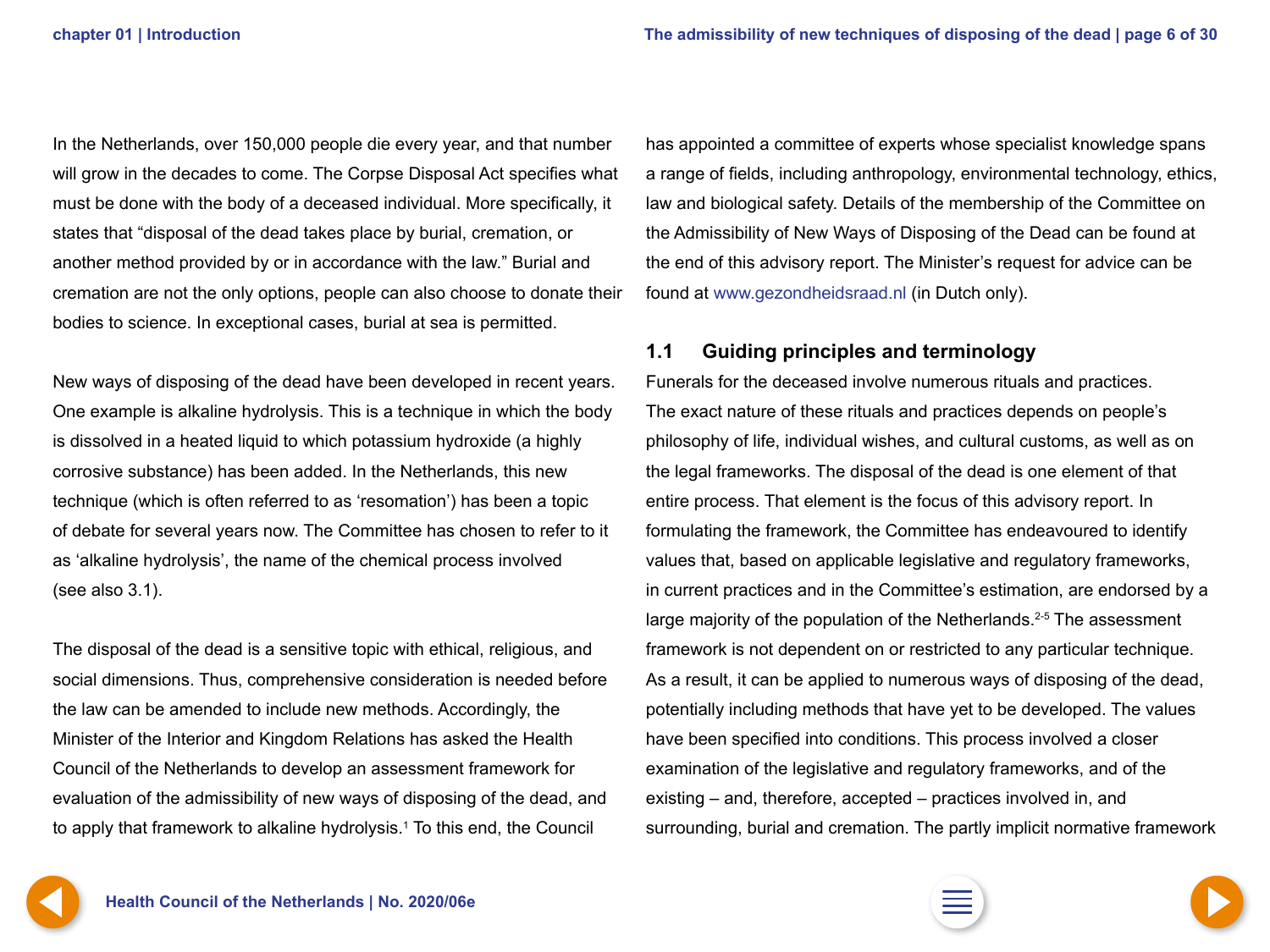<span id="page-6-0"></span>for these ways of disposing of the dead provided a useful starting point for the Committee. In addition, it has attempted to identify the various arguments and considerations involved in the current discourse on new techniques for disposing of the dead.

The Committee has chosen to take into consideration current developments as well. For that reason, in addition to alkaline hydrolysis, this advisory report addresses the admissibility of human composting. Legal developments in the US and Belgium show that composting the remains of deceased individuals is no longer restricted to the realm of science fiction.<sup>6-9</sup> Another frequently discussed technique is cryomation (freeze-drying). However, this is not considered here as it is still at the concept stage. Also, to the best of the Committee's knowledge, there are currently no operational cryomation systems anywhere in the world.10 Similarly, the Committee has decided to disregard techniques that focus on conservation rather than decomposition, such as plastination and cryonics. It has framed the Minister's request in the context of ongoing debates in politics and society. The Committee has confined itself to the narrow definition of 'disposal of the dead', i.e. care intended to achieve the decomposition of the body of the deceased individual.

One topic of debate that arose while this advisory report was being prepared concerned the question of terminology, in particular the term 'corpse'. In some situations, use of the word 'corpse' can be unduly

offensive or distressing.11 At the same time, this term has specific and technical connotations, with regard to the law, for example. Accordingly, in this advisory report, the Committee generally confines itself to the use of the terms 'body of the deceased' or simply 'body'. It uses the word 'corpse' in very few cases, mainly where this term is in keeping with a specific legal context.

#### **1.2 Working method**

After conducting a literature review, the Committee concluded that little scientific literature has been published on the topics of human alkaline hydrolysis and human composting. However, there are a number of publications on the use of said techniques for processing dead farm animals. In the course of its literature review, the Committee employed a variety of search strategies. Scientific literature databases, such as PubMed and Scopus, were periodically searched for publications. These searches focused on ways of disposing of the dead, on the destruction of animal remains, and on analyses of how such techniques are embedded in ethical, legal, and societal contexts. Daily searches for relevant publications were conducted, using Google Scholar. Most of the published work in this area is found in English-language technical journals and in standards published by government agencies pertaining to control and management of waste as well as dead farm animals, and water management. In addition, the Committee's members have presented various articles and reports showing how the issues of death and disposal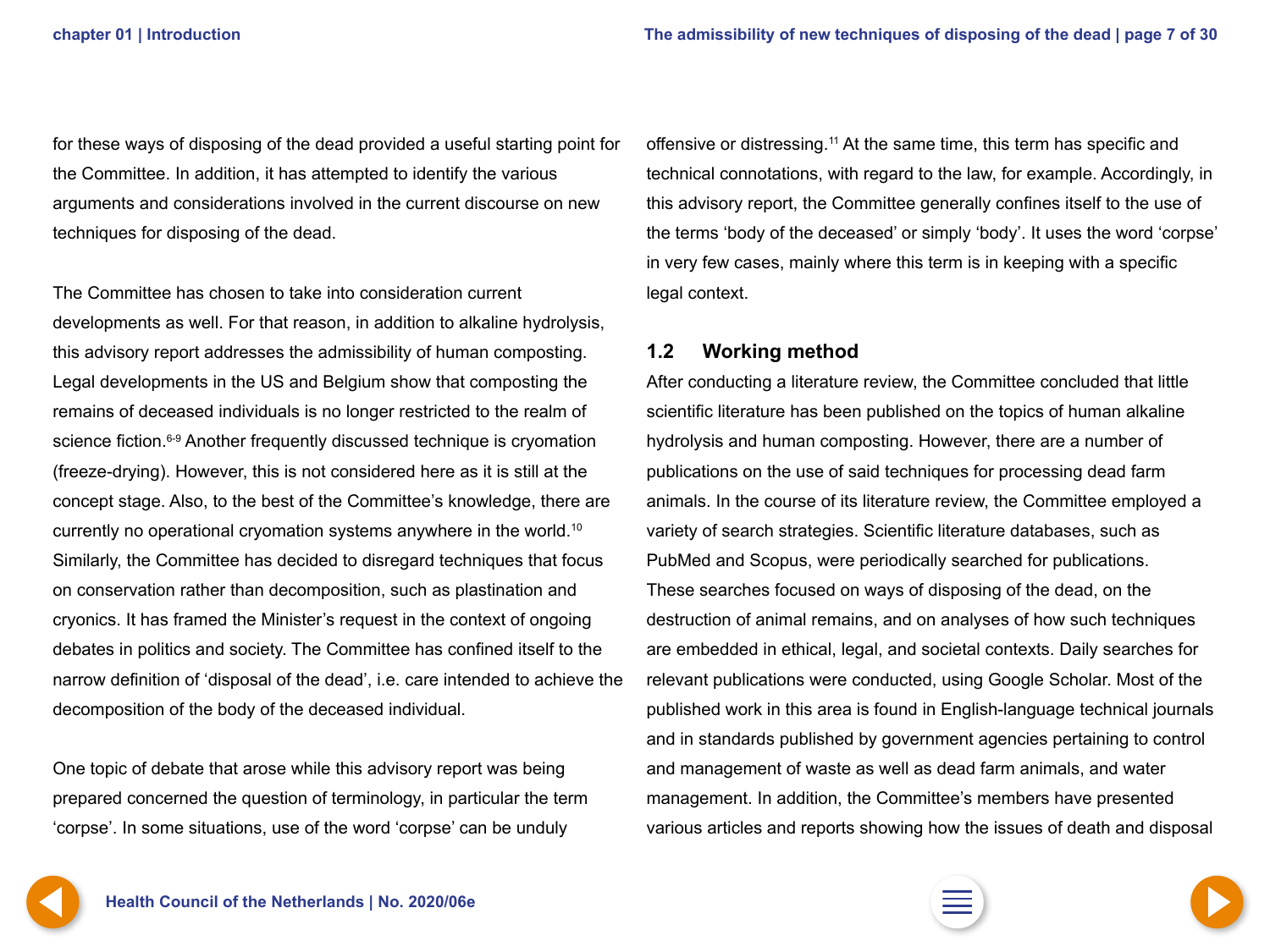<span id="page-7-0"></span>of the dead are dealt with in the Netherlands and elsewhere. In addition, the reference lists of documents considered by the Committee pointed the way to numerous other publications. Other sources of information included news sites, blogs, and the websites of organisations that provide (or could potentially provide) alkaline hydrolysis and composting services.

The Committee owes a debt of gratitude to the authors of a number of useful reports on alkaline hydrolysis in the Dutch context. TNO has produced three reports on alkaline hydrolysis.12-14 Researchers from the Delft University of Technology have also published a report on an assessment framework for alternative ways of disposing of the dead.4 Finally, there are two published studies that give an indication of the level of societal support for alkaline hydrolysis in the Netherlands.<sup>3,5</sup>

In addition to carrying out a literature review, the Committee has consulted experts in composting and other fields. It has also paid several working visits to professionals working in the funeral industry. A hearing was also held, at which interested parties were questioned about the potential authorisation of new techniques of disposing of the dead.<sup>2</sup> The list of participants and the report of this hearing can be found at

#### **1.3 International developments**

New ways of disposing of the dead are now legally permitted in a number of countries. For instance, alkaline hydrolysis is permitted in a number of regions in Canada, the US, Mexico, Australia, and South Africa.15 To the best of the Committee's knowledge, that option is not yet available anywhere in Europe. Human composting is permitted in the US state of Washington, as a new way of disposing of the dead.<sup>7</sup> Legislative initiatives have been submitted in the states of Colorado and California, as well as in Belgium (Brussels).<sup>6,8,9</sup> Composting is based on expertise, experience, and technology that was developed in the livestock sector, in countries such as the US and Canada, where it has been common practice for many years.<sup>16</sup> In the European Union, the composting of dead farm animals has been permitted (subject to specific conditions) since 2015.<sup>17</sup>

#### **1.4 Reading guide**

In Section 2, the Committee gives details of the framework for assessing new ways of disposing of the dead. In Section 3, the Committee applies this approach to alkaline hydrolysis and composting.



[www.gezondheidsraad.nl](http://www.gezondheidsraad.nl) (in Dutch only).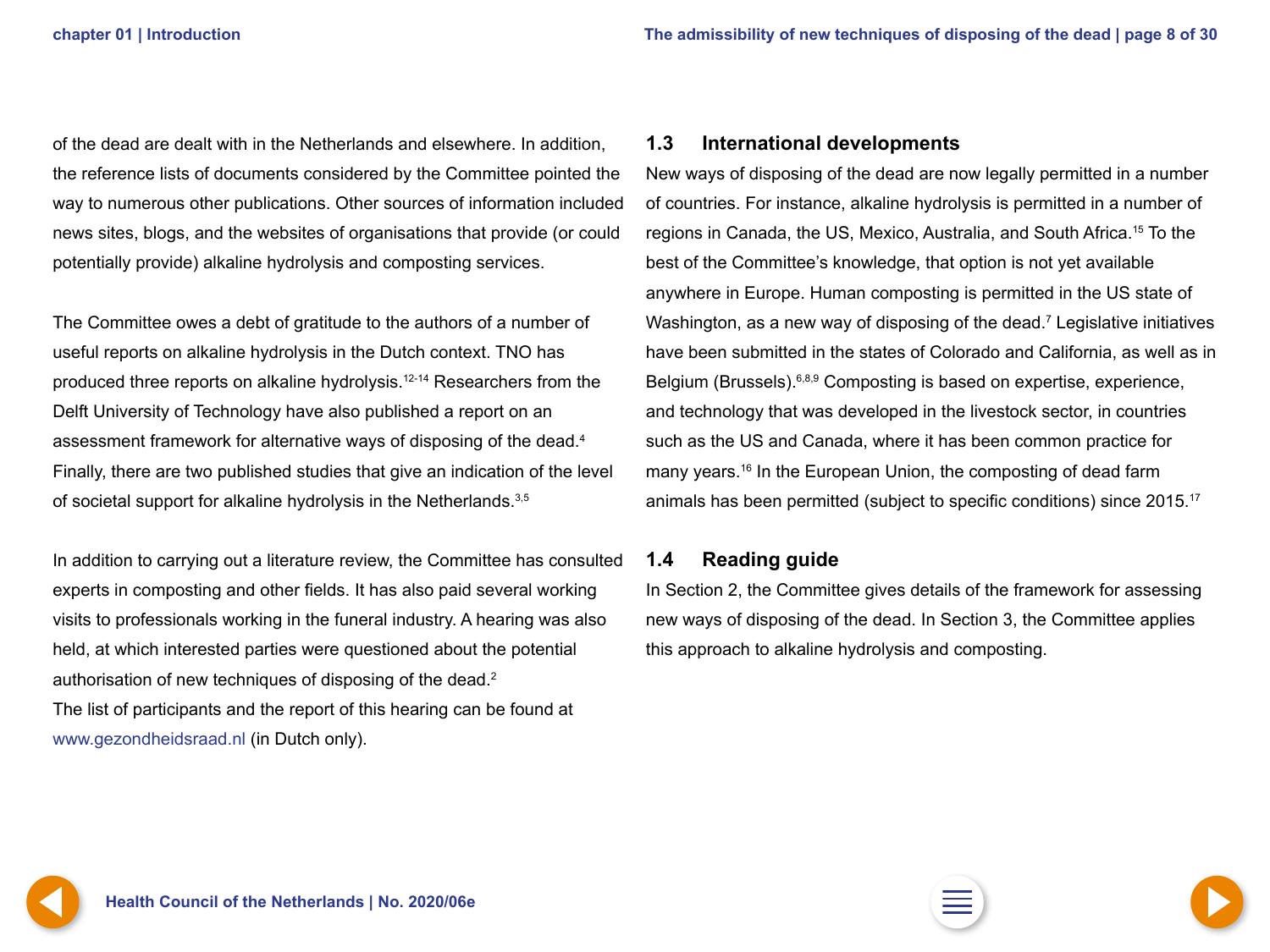## <span id="page-8-0"></span>02 assessment framework







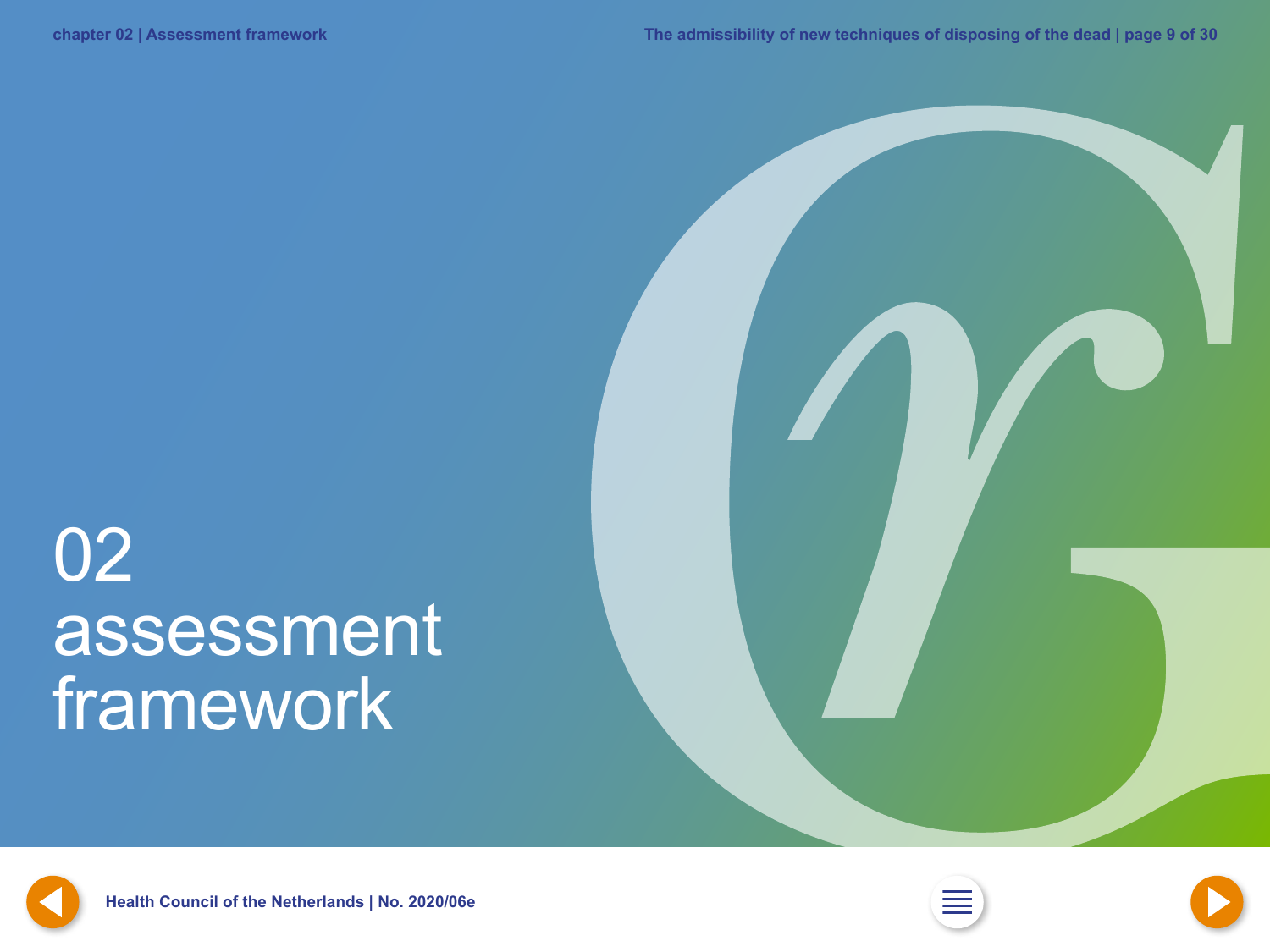<span id="page-9-0"></span>In the Committee's opinion, new ways of disposing of the dead can only be permitted if they respect three values – safety, dignity, and sustainability. To add a practical dimension to its assessment framework, the Committee has specified conditions that should be met.

#### **2.1 Values and conditions**

An analysis of the principles and considerations embedded in existing legislative and regulatory frameworks and funeral practices, as well as a study of current developments and topics of debate, led the Committee to develop its assessment framework around the above-mentioned three values. Further support for the Committee's choices in this context emerged during a hearing and in various other settings, following consultations with experts and various professionals.2 These values are consistent with previous debates on this topic, in parliament and elsewhere.3-5,18,19 Firstly, a new technique must not pose any unacceptable risks to the safety of those involved in the funeral, nor to that of local residents. In addition, from an ethical point of view, it is essential that the bodies of deceased individuals be treated with dignity. Given the existing problems with the environment, global warming, and lack of space, the Committee also feels that, when all is said and done, any new ways of disposing of the dead must be more sustainable than burial and cremation. The above-mentioned three values are equally important. For instance, what if a new technique complies with the values of safety and dignity but is less sustainable than existing ways of disposing of the

dead? The Committee is of the opinion that, in principle, such a new technique would not be permissible.

The Committee has articulated these three values in conditions that new techniques of disposing of the dead should meet. Safety is fundamental. If significant risks have been identified, involving the potential release of harmful agents, for example, then this way of disposing of the dead will only be permissible if measures (technical or other) are taken to manage these risks. Dignity is less easily translated into practical measures, because it involves highly variable factors, such as culture, philosophy of life, and personal preferences. Take cremation, for example. While for many years this technique was considered controversial, it has now become the most widely used way of disposing of the dead in the Netherlands.20,21 Yet this method is unacceptable to groups such as Orthodox Christians, Muslims, and Jews, because cremation runs counter to the tenets of their faith.2,22,23 The Committee did not deem its task to devote further ethical consideration to this matter, or to express any opinions about it. It has focused on the principles underpinning existing practices – and legislative and regulatory frameworks – pertaining to burial and cremation in the Netherlands. The Committee has also examined practices in other countries and cultural contexts. Based on its findings in this area, the Committee has been able to derive a number of conditions pertaining to dignity.24 These concern practices and rules that collectively contribute to a considerate and respectful way of disposing of the dead.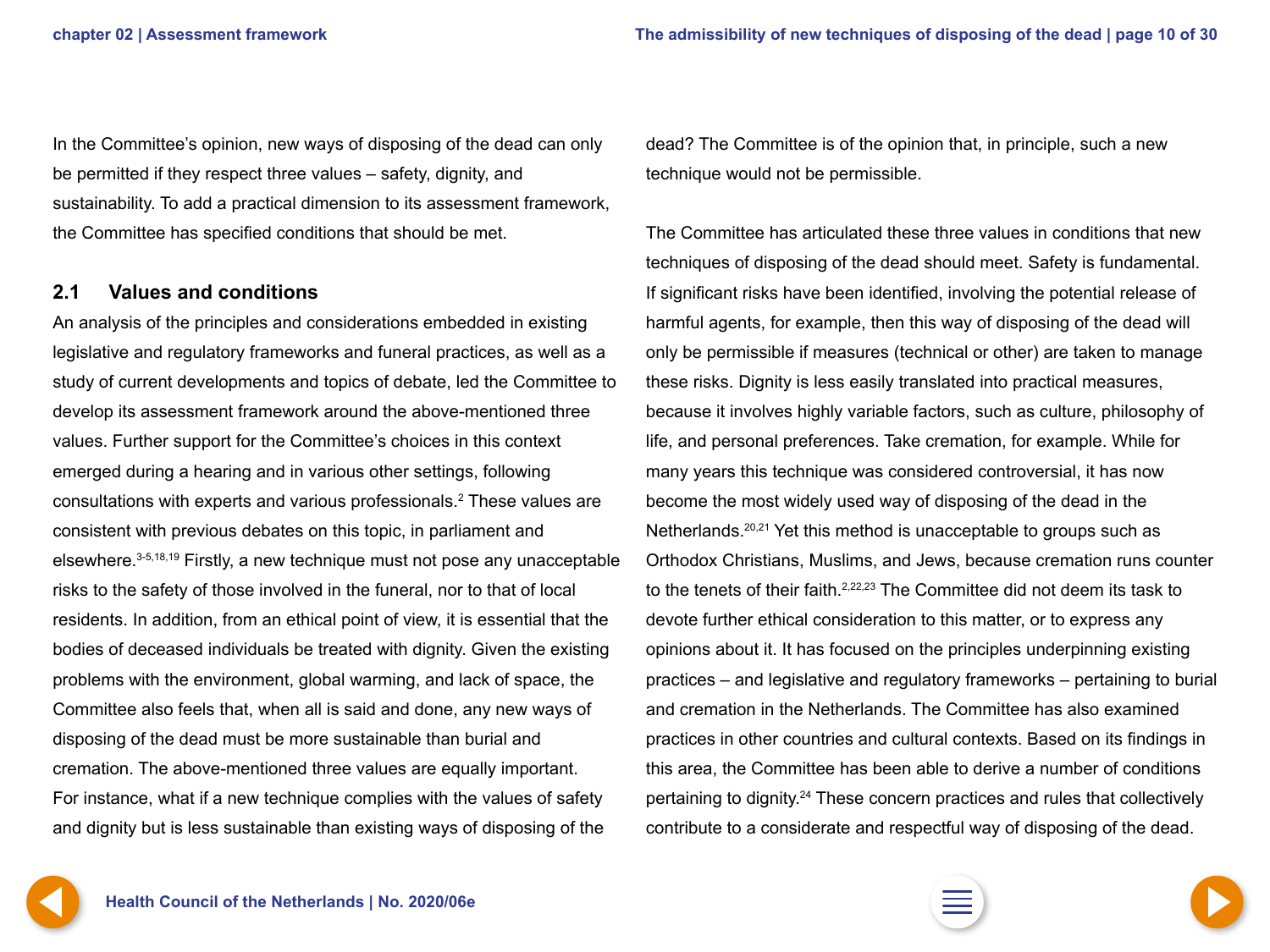<span id="page-10-0"></span>Cremation and burial also set the standard for the conditions relating to sustainability.

#### **2.2 Safety**

New techniques for disposing of the dead should not pose any unacceptable risks to professionals and volunteers working in the funeral industry, nor to the next of kin, nor to anyone else present at the funeral. The same applies to people who could be exposed to any physical, chemical, or biological agents that might be released into the environment. Safety risks relate to health and physical safety. Anyone wishing to provide a service based on a new technique must either demonstrate that no such risks are involved, or that the risks are manageable, in terms of the applicable occupational hygiene and environmental hygiene standards. The Committee has set the following conditions for ensuring the safety of new ways of disposing of the dead:

1. *Guaranteed technical safety*: the systems must be technically sound. Technical safety is partly ensured by existing regulatory frameworks, such as the Health and Safety Catalogue for funeral care, the Machinery (Commodities Act) Decree, and the Hazardous Substances Publication Series.25-27 Existing techniques of disposing of the dead have been based on principles that can be used to ensure technical safety. For example, the Activities Decree contains provisions on 'Air quality regulations for crematoriums', which sets out the requirements for effective combustion, proper maintenance, and the associated

operational checks.28 The Committee recommends that the technical safety of new ways of disposing of the dead should be regulated in a similar fashion.

2. *No emission of high-risk agents*: prior to their death, deceased individuals might have undergone intensive chemotherapy or they may have been a carrier of dangerous bacteria and viruses. The funeral industry has developed guidelines to protect workers from contamination or infection.25 In addition, radiological risks may be involved. As a matter of fact, a recent report by the National Institute for Public Health and the Environment (RIVM) showed that the potential level of ionising radiation exposure for employees and others involved in the funeral industry is low.29 Within the industry, there are calls for a notification requirement to be imposed on physicians and coroners in cases where, prior to their death, the deceased individuals were treated with isotopes and other high-risk agents.<sup>30</sup> This was in response to an incident in which a crematorium had to suspend operations when its cremation oven became contaminated with isotopes.31 Hazards to individuals and to the human environment can arise if high-risk agents are released into the air, soil, or water during or after disposal of the dead. This could involve metals present in the body (such as mercury, cadmium, or copper), or multi-resistant bacteria that can survive outside the body for extended periods of time. Any risk of contamination must be kept to an absolute minimum. Thus, with regard to new ways of disposing of the dead, it is important to know whether these can

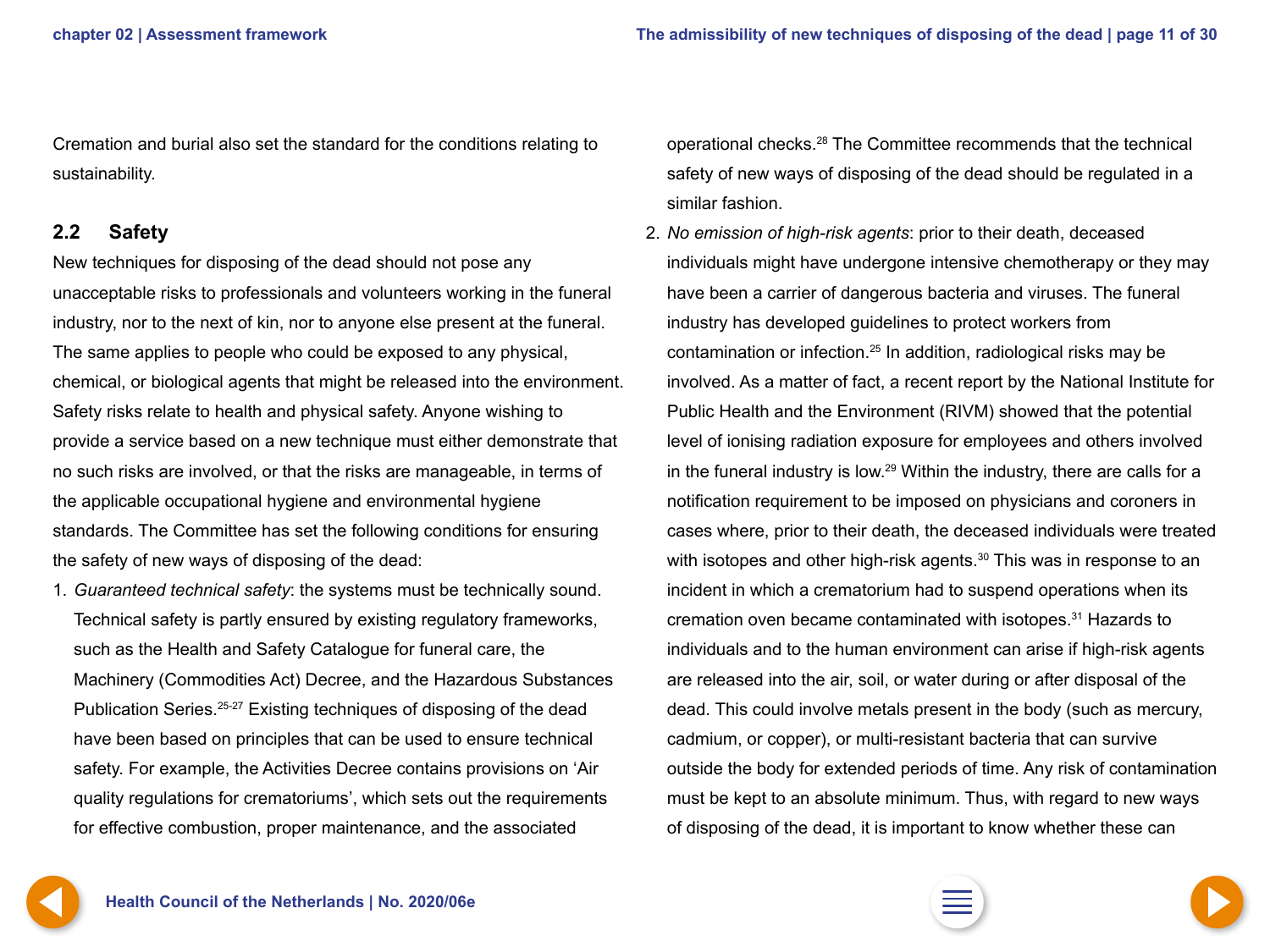<span id="page-11-0"></span>eliminate high-risk agents effectively, and whether they comply with the regulatory requirements.

### **2.3 Dignity**

The dead must be treated with dignity and respect throughout the funeral process. This includes transportation, washing and grooming, viewing the body, the funeral service, the disposal of the dead body, and dealing with any bodily remains (such as the ashes) after disposing of the body.  $23,32,33$ Thus dignity is enshrined in the interests of everyone who is, in any way, involved in this process. These range from the next of kin, who want their wishes and those of their deceased loved ones to be respected, to funeral industry employees, who observe rules for respectfully dealing with the dead. As previously stated, for the purpose of creating an assessment framework, the Committee has focused solely on the actual techniques used to dispose of the dead. In this context, dignity primarily relates to the deceased individual whose body is to be disposed of, and to any bodily remains after disposal of that body.<sup>33</sup> The Committee has specified the following conditions:

1. *Guaranteed decomposition of the body*: any new technique of disposing of the dead must effectively decompose the body of the deceased individual into a product that no longer contains any degradable organic substances, or into a product that is accepted elsewhere for further biological decomposition, that complies with the applicable requirements concerning discharge or reuse. It must be

possible to intervene in the process, should that prove necessary. It is in society's interest that decomposition actually takes place. In other words, decomposition must proceed effectively, and the care and disposal of bodies should not be passed on to future generations. A case in point are burials where skeletonisation is facilitated by the Netherlands' ten-year grave lease period. This period of time is usually sufficient for this purpose.<sup>34</sup>

2. *No unintentional mixing of bodies and their remains*: bodies and remains must remain individually distinguishable until the end of the grave lease period or until the ashes are handed to the next of kin. However, there are additional standards that serve to underline the importance of being able to identify individuals. Each coffin or urn contains (remains of) a single individual. A single coffin is buried, marking the official commencement of the grave lease period. This guarantees individuality – the body of the deceased will not be mixed with another individual's body material, and all parts are located in an identifiable site.35 Also, with reference to debates in the Dutch House of Representatives, the Committee can imagine that joint disposal should be possible in special cases, for instance, if a mother and child were both to die in childbirth.19,32 Articles 50 and 65 of the Corpse Disposal Act lay down rules concerning the individual traceability of the deceased, their bodies, and remains, by means of registration numbers and registries (including publicly accessible registries). Article 9 of the Corpse Disposal Decree requires that cremation be carried out in a way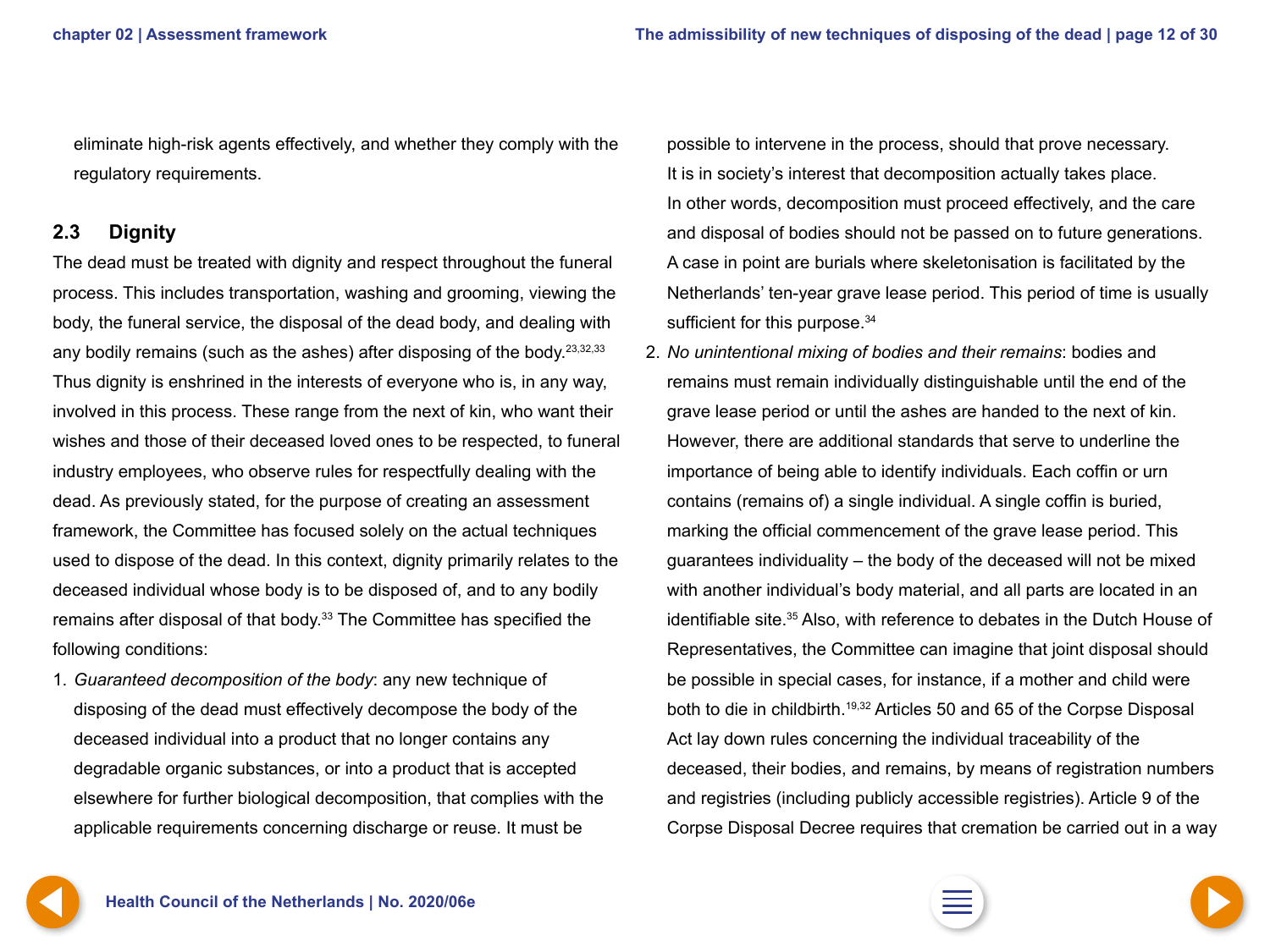<span id="page-12-0"></span>that eliminates any possibility of ashes becoming mixed with those of another body or of confusing the identity of an individual's ashes. A maximum of three bodies may be buried in a grave at different times, provided that they are separated by a layer of soil. Cemetery managers are permitted to merge bodily remains from two (or more) deceased individuals into a single level, but not until the end of the ten-year grave lease period that commenced when the last body was interred.<sup>34</sup> Based on this, the Committee infers that traceability, individuality and an identifiable site where the body (or bodily remains) are located are the key standards underpinning the condition concerning the prohibition of unintentional mixing. Once the mortal remains have been given to the next of kin, the latter are free to mix these remains (or parts thereof) with those of other deceased individuals.

3. *The decomposition process must be shielded from public perception*: the condition stipulating that decomposition of the body of the deceased individual must be shielded from public perception avoids any untoward distress. Burial usually involves placing a body under the ground, so the decomposition process is imperceptible – the decomposition of the body can neither be seen nor smelled. In accordance with this condition, it is also stipulated that the exhumation of bodies and the clearing of graves must be out of public sight.<sup>34</sup> Interring the coffin above ground, in a sealed niche (e.g. wallniche tombs, niche galleries, and mausoleum-niche tombs) is also a recognised form of burial. The Corpse Disposal Decree states that it

must be possible for air to enter and leave the burial space without exposing anyone to unpleasant odours. Cremation is subject to similar provisions with regard to shielding the process from public perception. To this end, there are regulations governing the treatment of flue gases, by means of adsorption and filtering.<sup>28</sup> Current regulatory frameworks do, however, provide scope for individual staff or next of kin to observe the process of disposal of the dead, for example during interment in the grave, when the coffin is placed in the cremation oven, or for the purpose of monitoring safety.

4. *Guaranteed integrity of bodies and their remains*: while deceased individuals are no longer legal persons and can, therefore, no longer claim individual rights, their bodies do enjoy legal protection. The deceased individual has ongoing rights relating to personality, including the right to bodily integrity.  $32,36,37$  This protects the body after death 'out of respect for the human individual and their dignity'.<sup>37</sup> The Dutch Criminal Code (DCC) contains various articles emphasising that the dead deserve protection. For example, the unlawful exhumation of a body is punishable, as is moving or transporting an exhumed body (Article 150 DCC). Thus, the Committee feels that new techniques of disposing of the dead should be designed in a way that eliminates any possibility, within reason, that all or part of a deceased individual's body can be removed.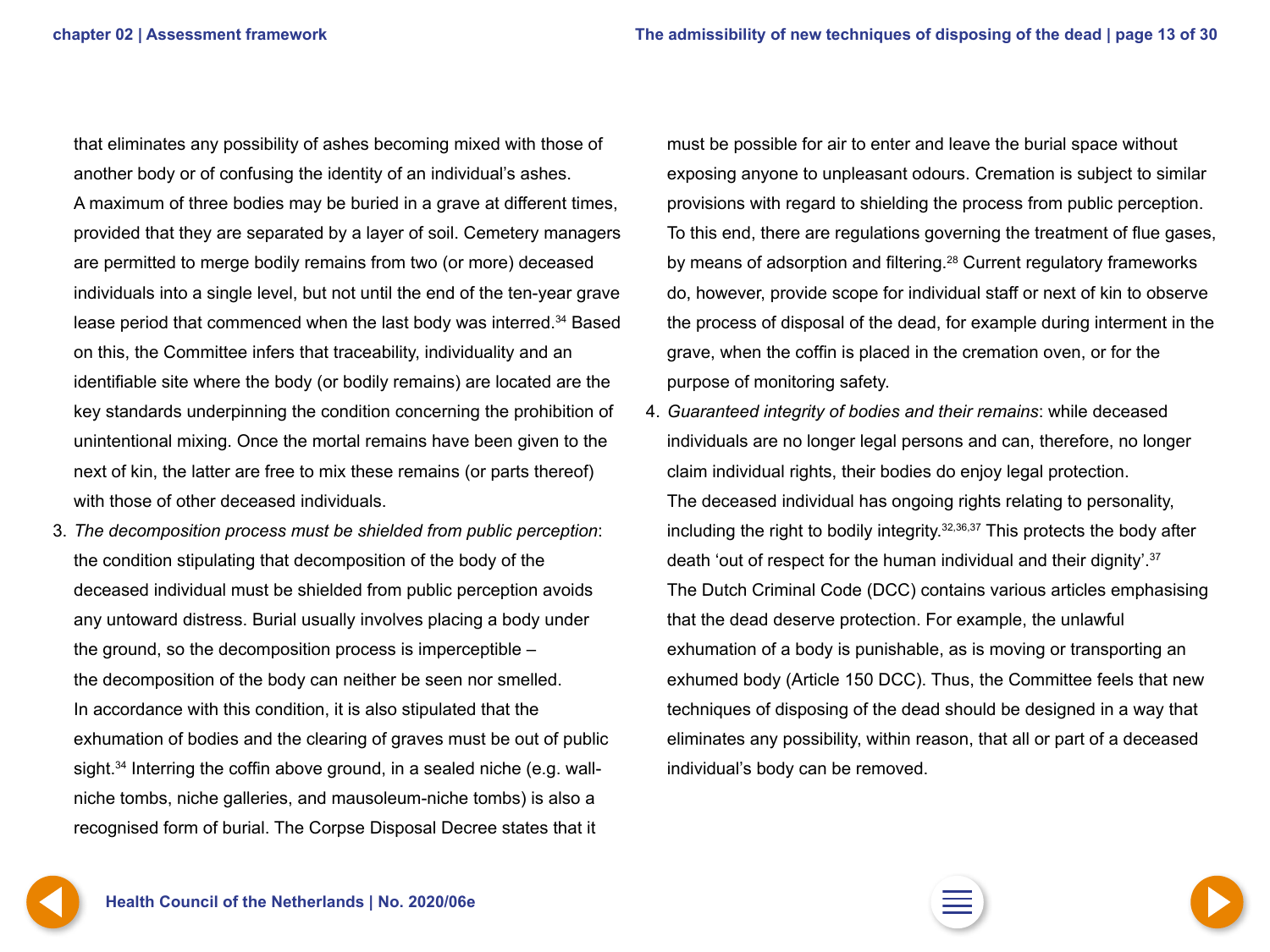### <span id="page-13-0"></span>**2.4 Sustainability**

According to the Committee, a focus on sustainability is in keeping with current developments in the funeral industry and with general policy measures aimed at protecting the environment, nature, and the climate.38-44 The Committee suggests that sustainability should be measured against existing techniques for disposing of the dead. The guiding principle should be that, when all is said and done, new ways of disposing of the dead must create less of an environmental burden than cremation and burial. The conditions relate in particular to the use of finite raw materials, to the emission of harmful agents, and to the physical space taken up when disposing of the dead.

Various indicators of sustainability can be quantified and modelled, but the concept of sustainability also has normative aspects – what are the key indicators and how much consideration do they merit? Being cognisant of this complex theme, the Committee has restricted itself to issues that feature in the debate about the disposal of the dead. It feels that neither its remit nor its membership qualifies it to comment further on LCA models (LCA stands for *life cycle analysis*, a method used to evaluate the environmental impact of a process, comparing it to alternative options). However, it does have the impression that the LCAs carried out by TNO on burial, cremation, and alkaline hydrolysis have paved the way for standardisation.<sup>13,45</sup> According to the Committee, reports from other countries tend to support this conclusion.46 It recommends that

standardisation in this area be further developed, to facilitate the assessment of future techniques for disposing of the dead. To ensure that new techniques are sufficiently sustainable, the Committee has proposed the following conditions:

- 1. *Reduced use of finite resources*: disposing of the dead involves the use and consumption of finite resources. These include the wood and glue used in coffins, the fuel for excavators or crematoriums, gravestones or urns for cemeteries or ashes, or the chemicals used in alkaline hydrolysis, and the use of raw materials in the further biological decomposition of residual products (as with alkaline hydrolysis). If the system boundary is shifted any further, then aspects such as transport, facilities, equipment, or the construction of a cemetery, for example, must also be taken into account in the LCA models.
- 2. *Fewer harmful emissions*: the emissions of harmful substances must be lower than the highest emission levels produced by cremation, in particular. This includes greenhouse gases (expressed in kilo/CO<sub>2</sub> equivalents), nitrogen oxides, sulphur dioxide, and particulate matter. The developers and users of crematoriums are currently working on innovations to boost their operational efficiency. In this context, the Committee proposes the use of an update obligation when determining cremation emissions.
- 3. *Reduced use of available space*: in the case of burials, the body must remain in the ground for at least the grave lease period. During that time, this burial plot cannot and may not be used for other purposes.

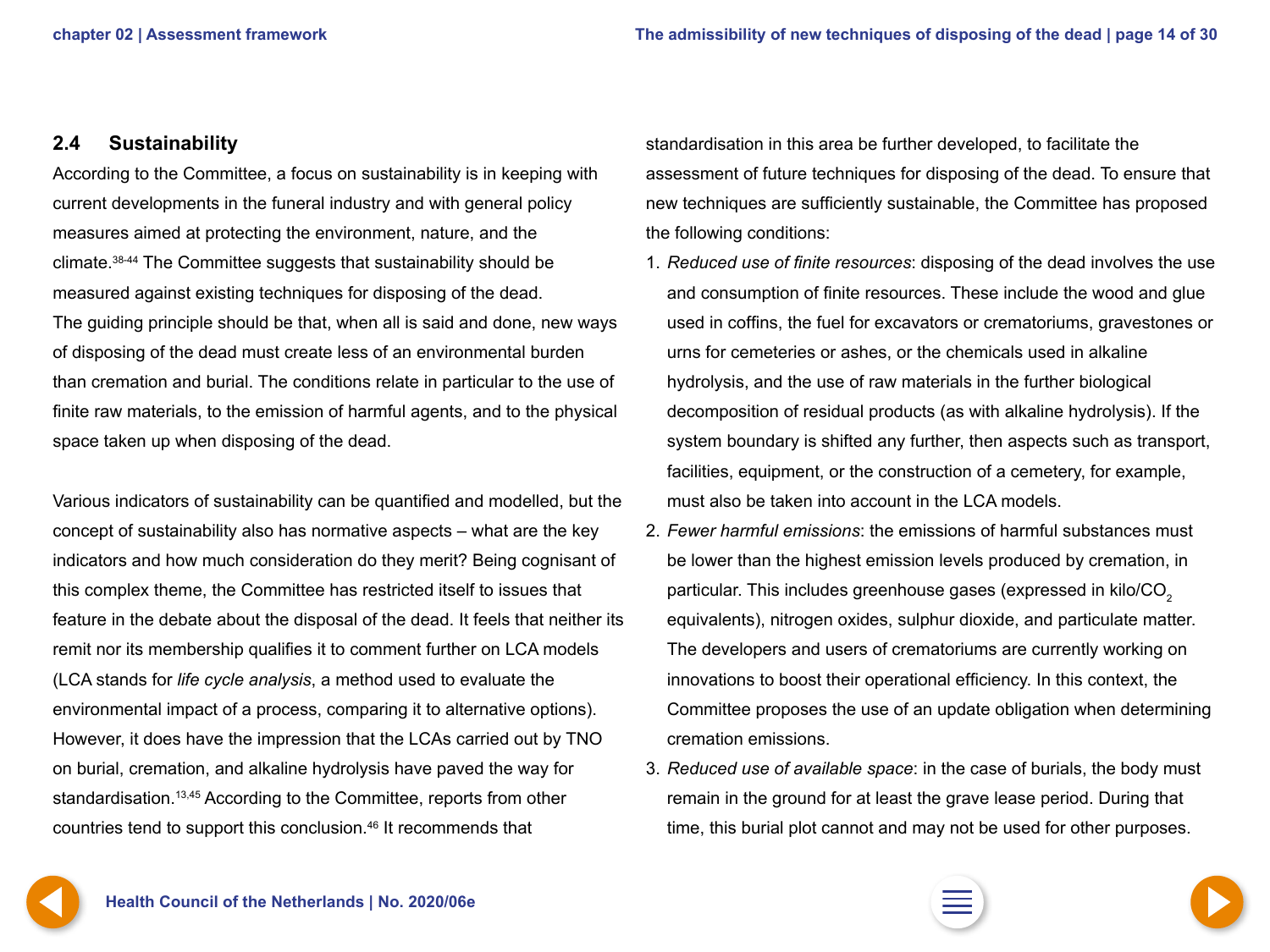<span id="page-14-0"></span>This does not take into account situations in which cemeteries or ash scattering areas are used as recreational areas or nature conservation areas. New techniques of disposing of the dead should take up less space than burial.

As stated, efforts to determine sustainability involve quite a few uncertainties and normative aspects. Accordingly, the Committee would like to add that the conditions in question should be considered as an interrelated whole. On balance, new techniques should achieve a better score in this respect than existing ways of disposing of the dead.

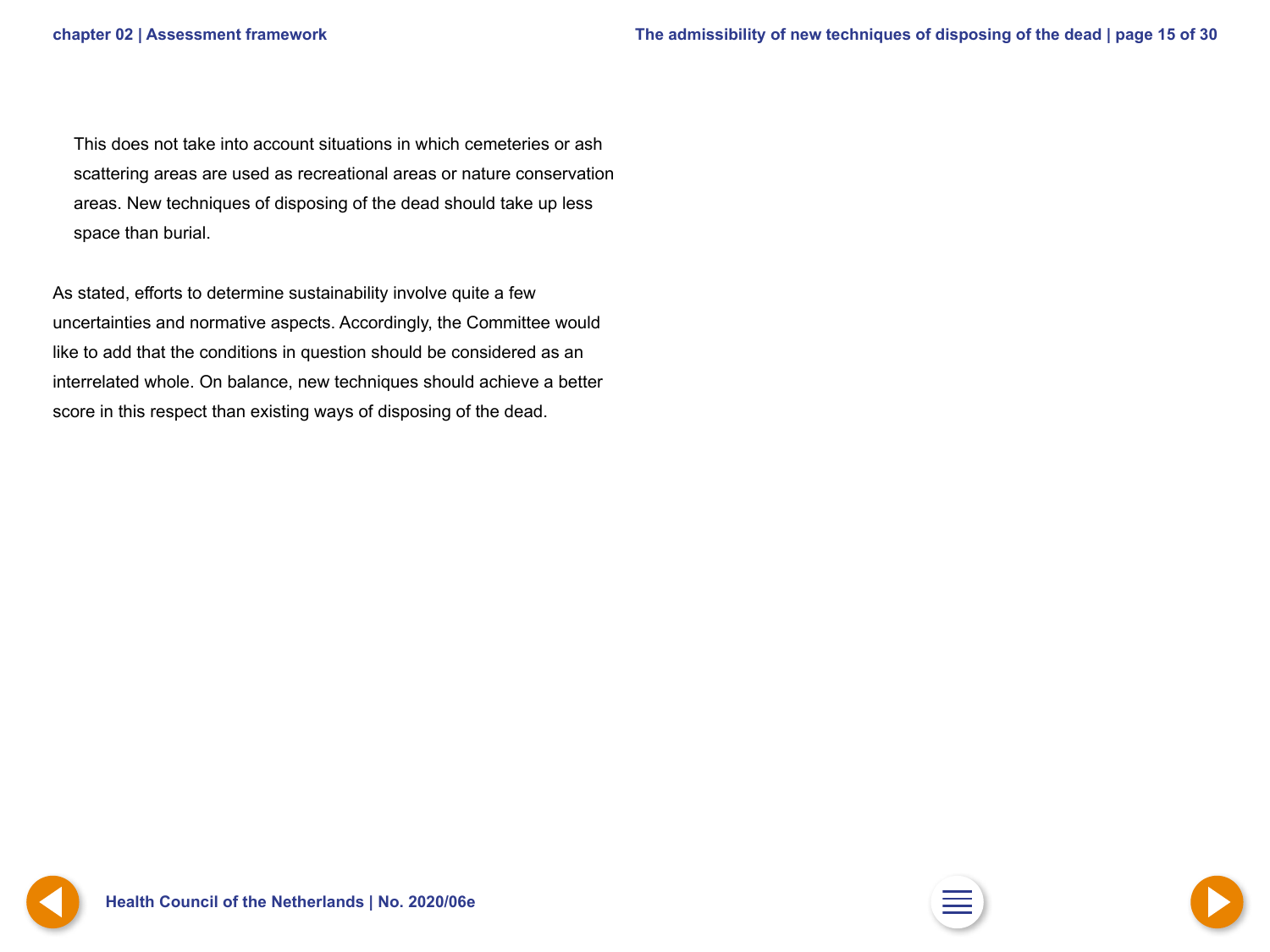## <span id="page-15-0"></span>03 two new techniques assessed





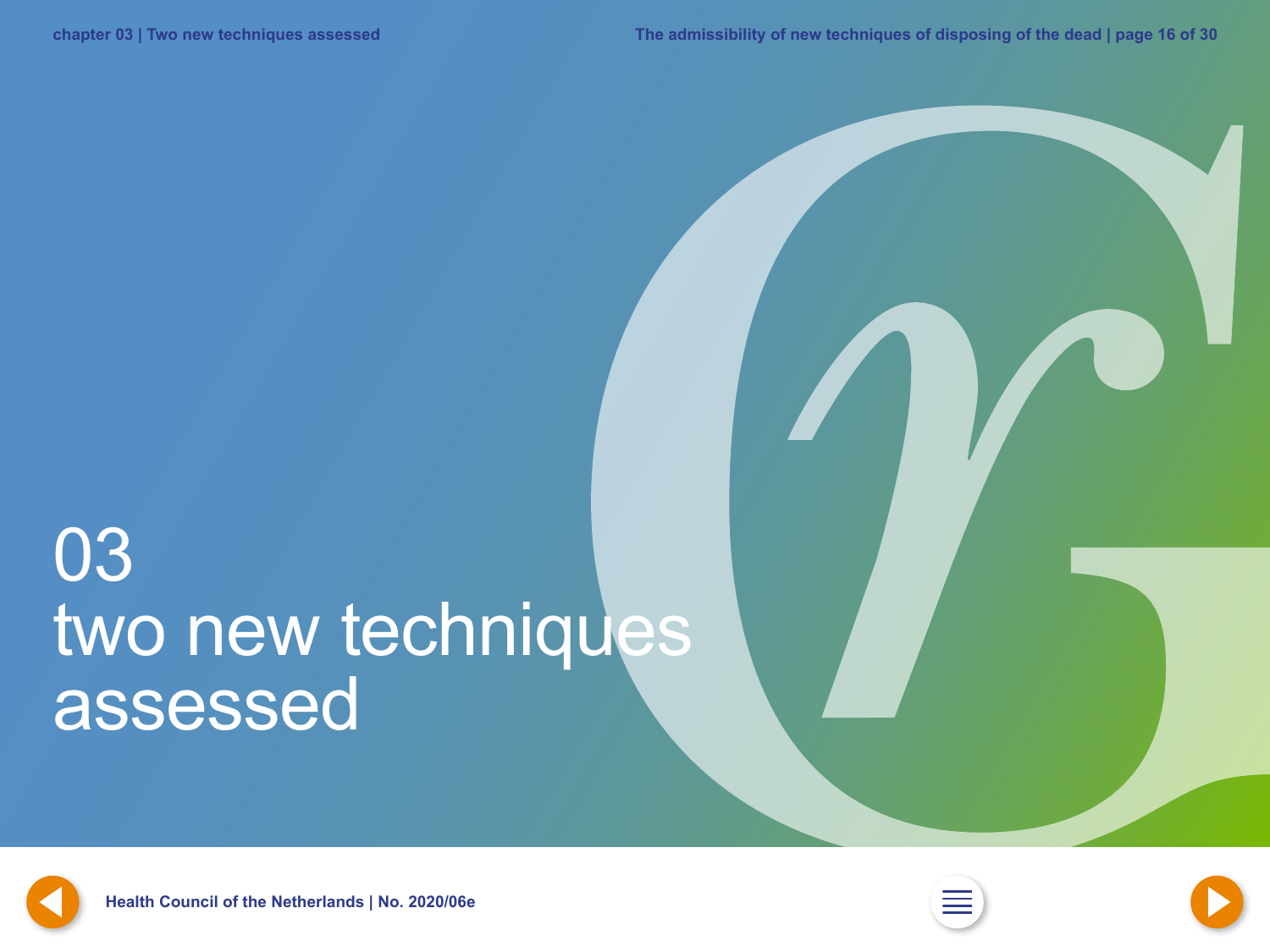<span id="page-16-0"></span>The Committee has applied its assessment framework to two new techniques for disposing of the dead that are currently in the spotlight – alkaline hydrolysis and composting. It concludes that alkaline hydrolysis in principle does, and composting does not or does not yet, comply with its proposed conditions.

### **3.1 Alkaline hydrolysis**

A number of countries have already authorised the use of alkaline hydrolysis as a new way of disposing of the dead. In the Netherlands, both the funeral industry and the Parliament have been interested in this technique for about ten years now. As a result, various studies have been conducted in this area.<sup>3-5,12-14</sup> The term 'resomation' is often used in this context, but the Committee prefers the technical term, alkaline hydrolysis (see box).

#### **Terminology**

The term 'resomation' derives from the Greek word '*resoma*', meaning rebirth of the body.47 *Resomation Ltd.*, a UK manufacturer of alkaline hydrolysis equipment, uses this term to emphasise that a hydrolysed body is converted into organic elements that quickly return to the water cycle, and are thus 'returned' to nature. Thus '*resomation*' is, in fact, a marketing term. For this reason, the Committee prefers to use the technical term, alkaline hydrolysis.

Various other terms are currently in vogue, such as *aquamation*, *water cremation*, *flameless cremation*, *green cremation* and *bio-cremation*. 39,44 These terms link alkaline hydrolysis to the much more familiar process of cremation. This technique is also presented as an environmentally friendly way of disposing of the dead, which might appeal to those who value sustainability.<sup>48,49</sup>

The comparison with cremation is unsound. The word 'cremation' comes from the Latin word '*cremare*', meaning 'to burn'. In cremation, the body is incinerated by burning. All of its component substances end up either in the ashes or in the air. Following incineration, the process is complete. Alkaline hydrolysis involves no *combustion* at all, instead the body is *dissolved* and its organic components end up in liquid form.

#### **3.1.1 The process of alkaline hydrolysis**

Alkaline hydrolysis was developed in the late  $19<sup>th</sup>$  century, as a way of producing organic fertiliser from dead farm animals.41 In short, alkaline hydrolysis involves dissolving the body of a deceased individual in a hot liquid containing potassium hydroxide (see box).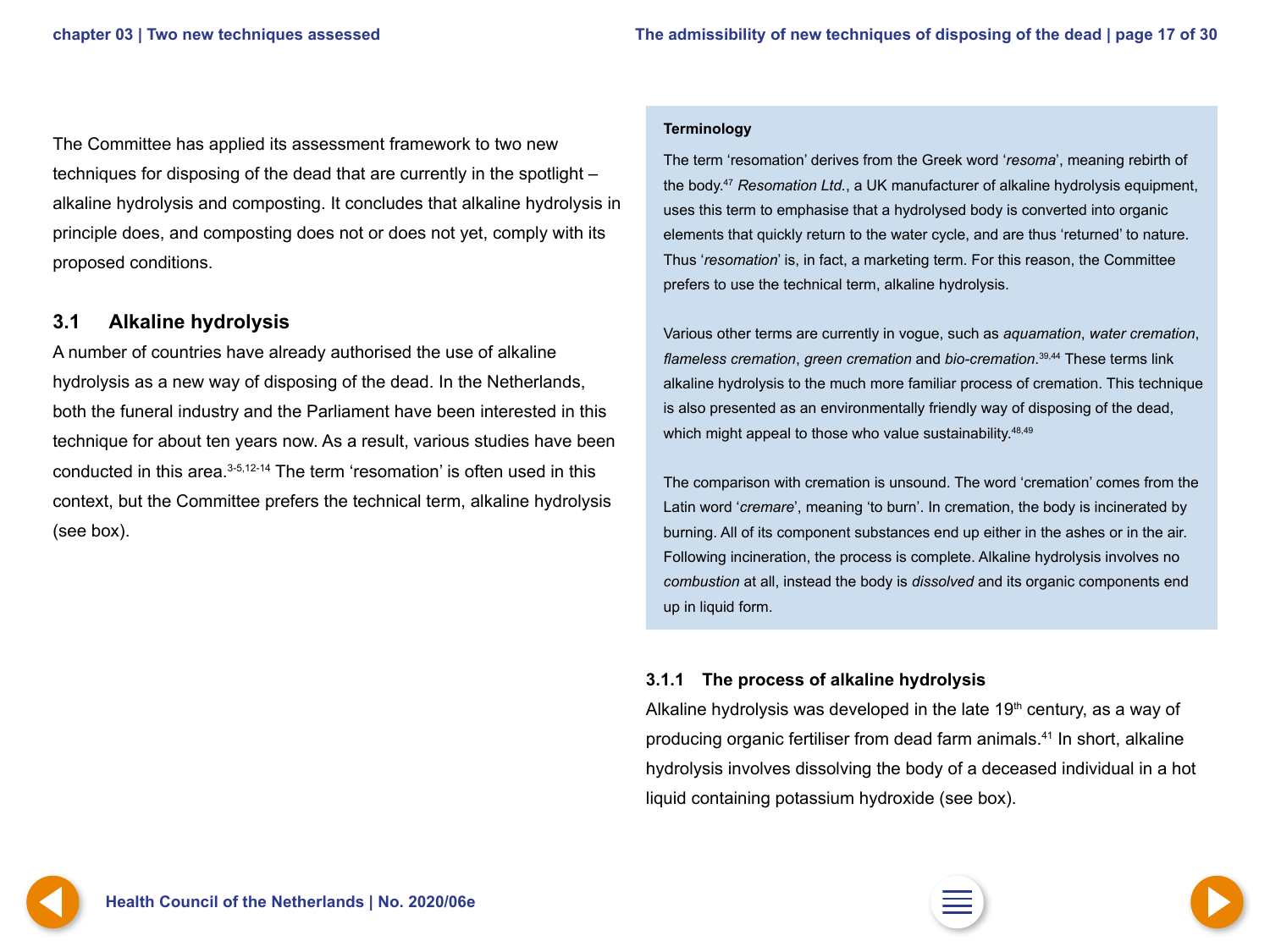#### <span id="page-17-0"></span>**Process description**

Alkaline hydrolysis is a chemical process in which the body of a deceased individual is first placed in a steel pressure vessel. Once the vessel has been closed, water and potassium hydroxide are added. The vessel is then pressurised and the water is heated. The maximum temperature varies from about 100 to 150 degrees Celsius, depending on the type of system being used, and the pressure. The combined action of heat, water, and potassium hydroxide, causes the body's organic substances to dissolve in the liquid. This fully automated process takes two to ten hours, depending on the temperature and on the weight of the body to be processed. In addition to heating the liquid, a complete cycle involves various cooling and rinsing steps.

There are three types of residual material:

- The bones. These are dried and ground into a white powder, which consists largely of calcium. As with cremation ashes, this powder can be given to the next of kin.
- Any prostheses, fillings, and medical devices. These can be collected and disposed of in the prescribed manner. They could also be reused, if appropriate.
- The liquid used during hydrolysis. This effluent, which has a volume of approximately 1,500 litres, consists of water, potassium hydroxide, and the dissolved organic substances (sugars, amino acids, salts, and fatty acids). The effluent has a high pH, and contains no DNA or RNA.43,50-52 The pH is reduced to less than 10 by adding sulphuric acid.

As stated, the comparison with cremation is unsound. During the cremation process (combustion), organic substances are directly converted into carbon dioxide and water. Any remaining water evaporates. Nutrients that are bound to organic substances either end up in the ash or are released into the air. In the case of alkaline hydrolysis, this requires a post-treatment step. The effluent typically is discharged via the sewer. After being treated in the sewage treatment plant, it enters the surface water. Because of this, various (mostly American) organisations reject alkaline hydrolysis, as they do not deem it to be a dignified and respectful way of disposing of the dead.<sup>22,40,44,48,53-55</sup>

However, there may be alternatives to discharging the effluent into the sewer system. For example, the effluent can be treated locally, immediately after completion of the alkaline hydrolysis process. When using a purification method that preserves nutrients (such as anaerobic purification), the locally purified effluent can be used to fertilise fields, commercial forests, or places of remembrance, for example. Depending on the wishes of the next of kin and the facilities available at the funeral company, some of the processed effluent could be given to the next of kin. Another option would be to use the effluent directly (i.e. without first treating it) as a fertiliser.<sup>2</sup> A third processing method is to transport the effluent by road tanker to a sludge digester, where it would be used to produce biogas.



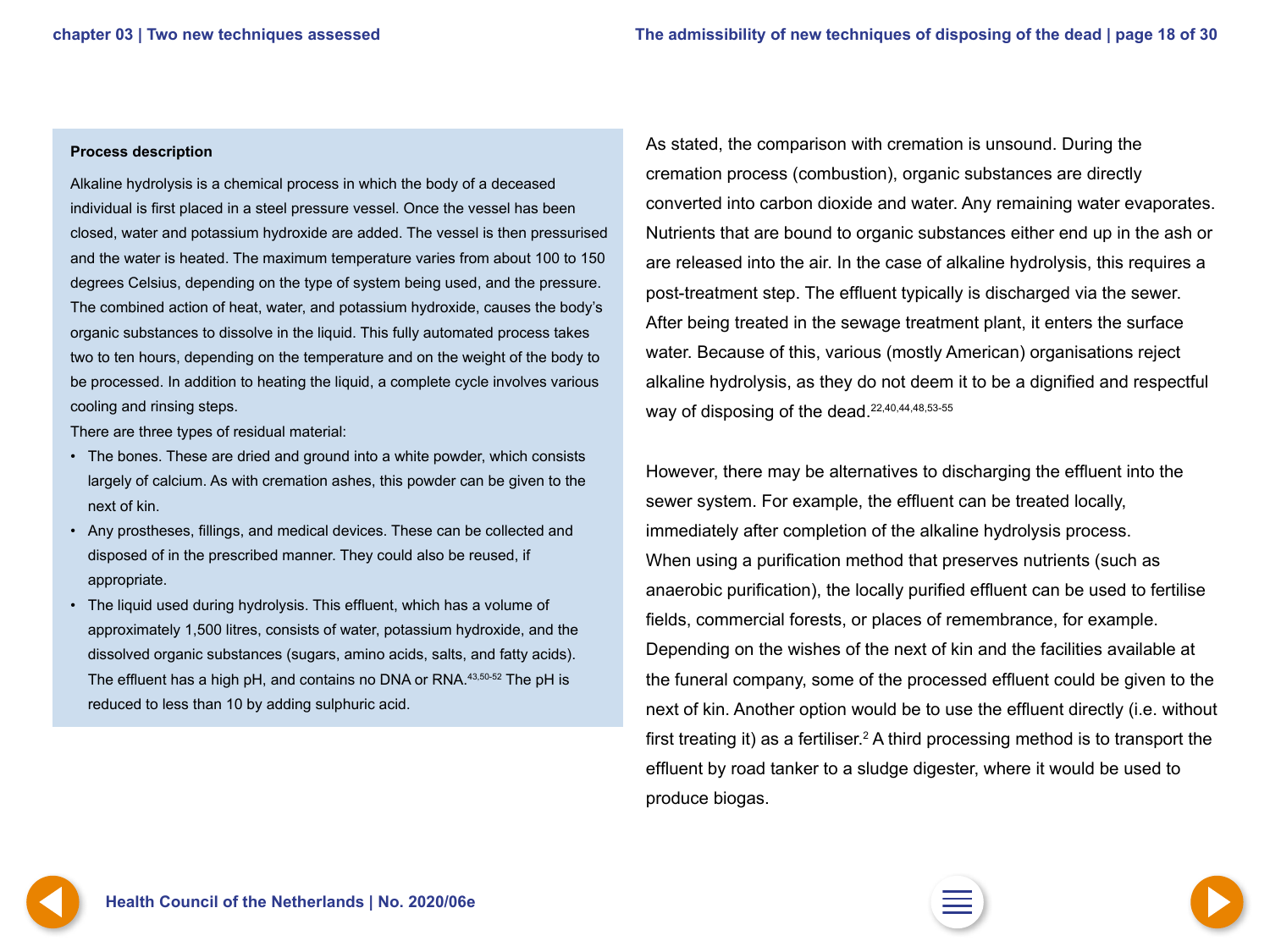#### <span id="page-18-0"></span>**3.1.2 Assessment**

How well does alkaline hydrolysis score, in terms of the conditions specified within the assessment framework? The Committee addresses these points, step by step.

#### **Safety**

- 1. *Guaranteed technical safety*: TNO has investigated the process safety of alkaline hydrolysis (referred to as 'resomation' in its report). It concluded that "in terms of safety there are no significant reasons why resomation should not be legalised in the Netherlands".<sup>14</sup> RIVM has reviewed the TNO report, and found no inaccuracies or omissions.56 On this point, other analyses have also reached the same conclusion.50,57 The Committee emphasises that, here too, standard procedures for the installation of technical systems must be followed. These include the certification of individual parts and processes, operating the equipment in accordance with the manufacturer's instructions, and providing operator training courses, as well as carefully maintaining and periodically inspecting the equipment. If there is full compliance in this regard, the Committee considers that technical safety has been guaranteed.
- 2. *No emission of high-risk agents*: alkaline hydrolysis chemically decomposes all organic substances, including prions and medication.50-52,57 Accordingly, this also includes any bacteria, viruses, parasites, fungi and yeasts (harmful or otherwise) that may be present

in and on the body of a deceased individual. According to TNO's analysis, the concentrations of substances in the effluent are below those stipulated in sewage treatment plant standards.<sup>58</sup>

#### **Dignity**

- 1. *Guaranteed decomposition of the body*: alkaline hydrolysis is an effective way of converting a body into liquid form.52 By the time that the process is complete, the body's organic substances have been fully dissolved in the effluent. The introduction of a post-treatment step, as described above, might be an option. The bones and teeth become fully mineralised. Once these have been dried, they are ground into a stable, white powder that contains elements such as calcium.
- 2. *No unintentional mixing of bodies and their remains*: alkaline hydrolysis systems are basically designed to chemically decompose a single body per cycle. The residual material includes bones, which are ground into powder. This residual material is comparable to cremation ashes, as defined in the Corpse Disposal Act. The Committee takes the view that registering, retrieving, storing, interring, or scattering this material, or handing it over to the next of kin, can be carried out in line with the applicable rules for cremation ashes.
- 3. *The decomposition process must be shielded from public perception*: alkaline hydrolysis takes place in a sealed stainless steel vessel. Nevertheless, there have been reports of a persistent, unpleasant odour in working areas adjoining the alkaline hydrolysis system.

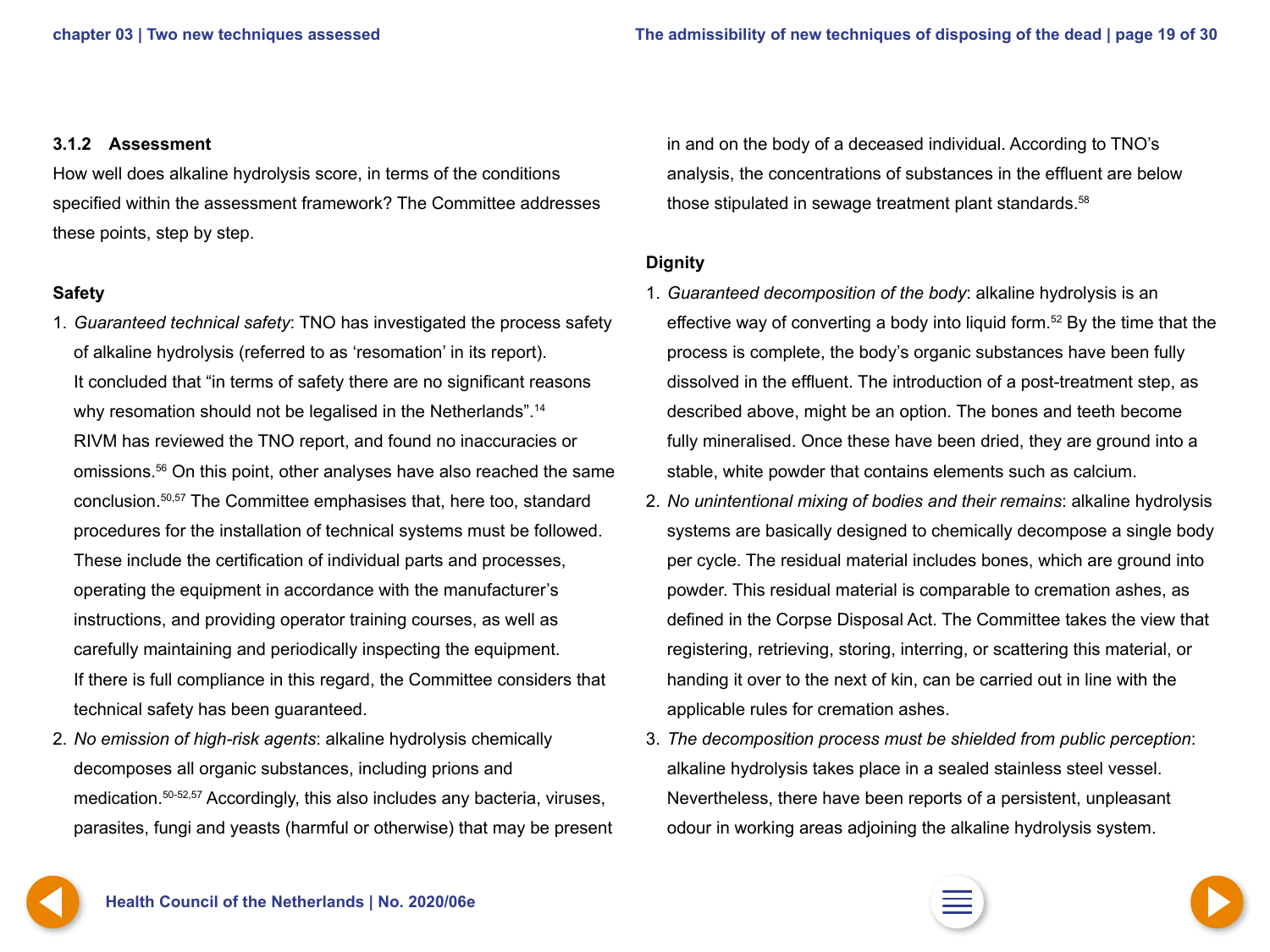<span id="page-19-0"></span>It is unclear whether or not this odour might cause distress to anyone in the vicinity.14 Technical measures, such as the use of odour filters, could solve any unpleasant odour issues.

4. *Guaranteed integrity of bodies and their remains*: the entire system, including the sealed container, is housed indoors.

#### **Sustainability**

- 1. *Reduced use of finite resources*: the Committee has taken note of two LCA studies into the use of raw materials in alkaline hydrolysis, as compared to cremation and burial. One UK study showed that alkaline hydrolysis consumes fewer raw materials than cremation, for example.46 An LCA carried out by TNO obtained similar results.13 In addition, the Committee draws attention to an American study into methods for processing dead farm animals. It concludes that, in terms of raw material use, alkaline hydrolysis compares favourably to other destruction techniques.16
- 2. *Fewer harmful emissions*: compared to cremation, alkaline hydrolysis offers some clear advantages. For instance, fuel consumption and the associated CO $_2$  emissions are much lower. $^{16,59}$  Furthermore, relatively few harmful substances are released in this process.16,52,60 In a review of a recent TNO report on alkaline hydrolysis, RIVM reports that this process can generate unpleasant odours via the sewers, due to the formation of gaseous diamines.14,56 Specific technical remedies could be taken here as well.

3. *Reduced use of available space*: calculations by TNO show that alkaline hydrolysis makes much less use of the available space than burial. These calculations show that the grave lease period, in particular, imposes a heavy burden on this space.13 The bone powder left over after alkaline hydrolysis is similar to cremation ashes, so the use of space involved will be similar to that involved in cremation.

#### **3.1.3 Conclusion**

Based on scientific publications and reports from the Netherlands and elsewhere, the Committee concludes that alkaline hydrolysis in principle complies with the specified conditions concerning safety, dignity, and sustainability. Here 'in principle' means that, just as with burial and cremation, the technical procedures involved need to be carried out in accordance with the applicable regulations. The Committee is of the opinion that, regarding sustainability, sufficient evidence has been provided to show that alkaline hydrolysis compares favourably to burial and cremation. However, as far as the Committee is concerned, technical specifications would have to be further examined before this way of disposing of the dead could potentially be authorised.

#### **3.2 Composting**

While alkaline hydrolysis is now permitted in several countries, the US State of Washington is currently the only place where human composting is permitted. There have been calls in Belgium and a number of other

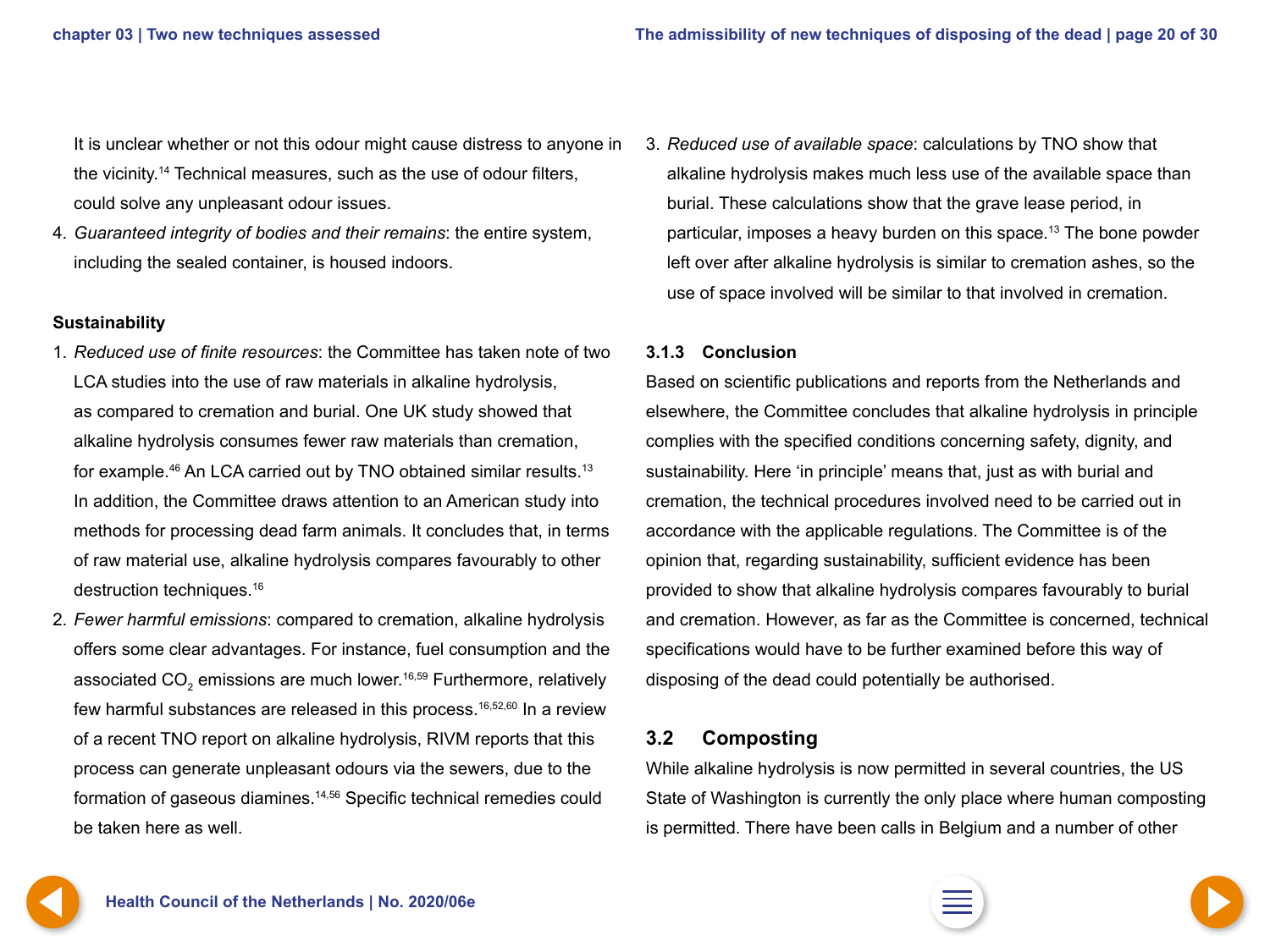<span id="page-20-0"></span>American states for this to be made legally possible there as well. The advocates of this technique argue that, with regard to the disposal of animal carcasses, composting has proven its worth in practice, and that it is an environmentally friendly method. $61,62$ 

#### **3.2.1.Process description**

Composting the bodies of dead farm animals is a long-standing, proven, and scientifically researched practice.16,63,64 Various government agencies and institutions, particularly in the US and Canada, have published manuals on this topic.<sup>65-67</sup> In composting, the body is first placed on carbon-rich material, such as wood chips, sawdust, and leaves, after which it is covered with more of this material. Nitrogen, moisture and oxygen are also essential for the composting process. Once the compost heap has been prepared, the microbiological activity of bacteria and fungi starts to decompose the body, causing it to warm up. If a temperature of 55°C is maintained for a few days, this is sufficient to kill most pathogens. When this process is performed correctly, the resulting residue is a stable compost.

There are a range of different composting techniques. Some of these are more natural and largely unmanaged, for instance where an animal's body is simply laid in a compost heap. Others involve more technologically controlled forms of composting, in which animals' bodies are placed in a sealable, rotating vessel. Here, the decomposition conditions (such as

oxygen level, temperature, and moisture content) are continuously monitored.16,64 Depending on the size of the body to be composted and the technique involved, the composting process can take from several weeks to about a year.<sup>68</sup> It should be noted that technologically-controlled composting processes are comparatively quick.

Both the natural and technological variants of composting are the focus of growing interest as potential ways of disposing of the dead.<sup>69,70</sup> In human composting, the bones are mechanically fragmented during the process, to generate useful compost.<sup>2</sup> For several years now, the Metamorfose Foundation in Belgium has been calling for the natural variant to be legally designated as a permissible way of disposing of the dead.62 The Parliament of the Brussels-Capital Region has now adopted a so-called Draft Order to make composting legally possible.<sup>6</sup> The US State of Washington passed an Act in 2019 that allows the technological variant to be used as a technique for the disposal of the dead.<sup>7</sup> This means that, with effect from May 2020, human composting will be permitted by law. The Act refers to this process as *natural organic reduction*. 61 In February 2020, the US states of Colorado and California developed legislative initiatives to designate *natural organic reduction* as a technique for the disposal of the dead.<sup>8,9</sup> Inspired by developments in Belgium and the US, an initiative has been launched in the Netherlands to start scientific research into human composting.71



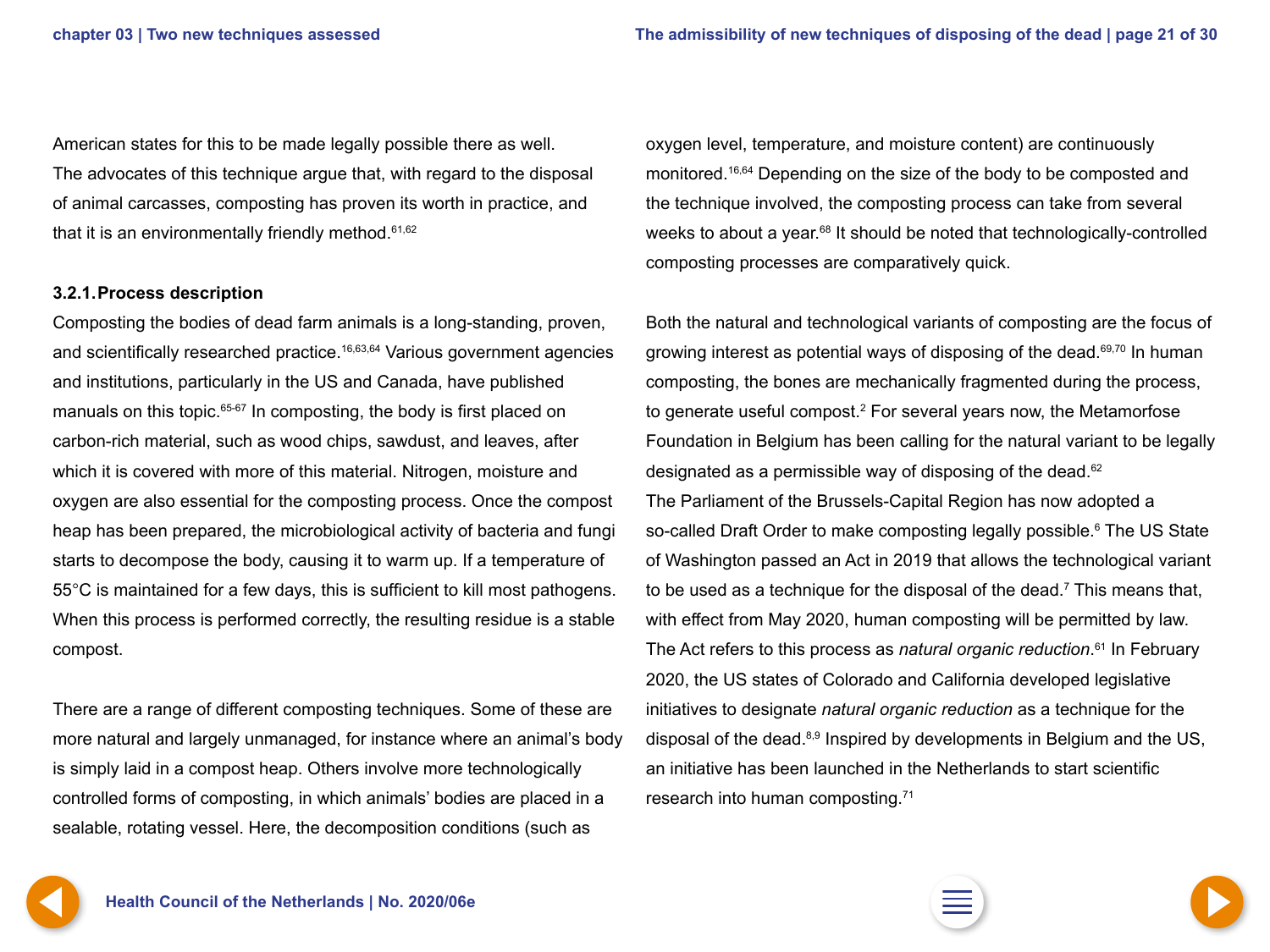#### <span id="page-21-0"></span>**3.2.2 Assessment**

The Committee has established that there is a lack of scientific data in this area, as no human composting studies have been published so far. One line of inquiry concerned the scientific basis for the State of Washington's decision to authorise this way of disposing of the dead. However, the Committee's requests for information on this matter have elicited a very limited response. Nor did the recent hearing bring to light any reports about human composting.<sup>2</sup> Thus, in that sense, this situation is unlike that of alkaline hydrolysis. At the same time, European regulatory frameworks and reports from European institutions make it clear that animal composting is not without its problems.17,72,73 For instance, the process used when composting pigs must comply with strict rules. Moreover, it is not allowed to release the end product in the environment; it has to be incinerated.<sup>17,73</sup> This is because the temperatures reached during the process cannot adequately guarantee that high-risk agents, such as prions, would be completely destroyed.<sup>16,73</sup> There are also concerns that some medications, including euthanasia drugs, $67,74$  are not effectively broken down by this process.<sup>16,64,75-77</sup>

The Committee is of the opinion that, given the current inadequate state of knowledge, it is difficult to assess the extent to which human composting complies with the full suite of conditions imposed on admissibility. However, even in the absence of any further research, it is still possible to give a verdict regarding individual elements of this issue. It can be

assumed that this way of disposing of the dead involves a reduction in the use of available space and finite raw materials, for example. Nevertheless, the Committee still has reasonable doubts about the extent to which this method complies with the other conditions of the assessment framework. This concerns the emission of high-risk agents, the decomposition of the body, and the extent to which the decomposition process is shielded from public perception.

In this context, the design and control of the composting process are of key importance. The more technical the process (for example, the use of individual containers, systems for monitoring the temperature and the level of oxygen being supplied, as well as various control options), the greater the chance of a positive verdict with regard to admissibility. The Committee has the impression that the American method is partly based on the use of these types of techniques. However, it does not have sufficient information to develop an informed opinion about the quality of that process.

In summary, the Committee concludes that the available information on human composting is, as yet, insufficient to make possible an assessment based on the conditions specified within the assessment framework.

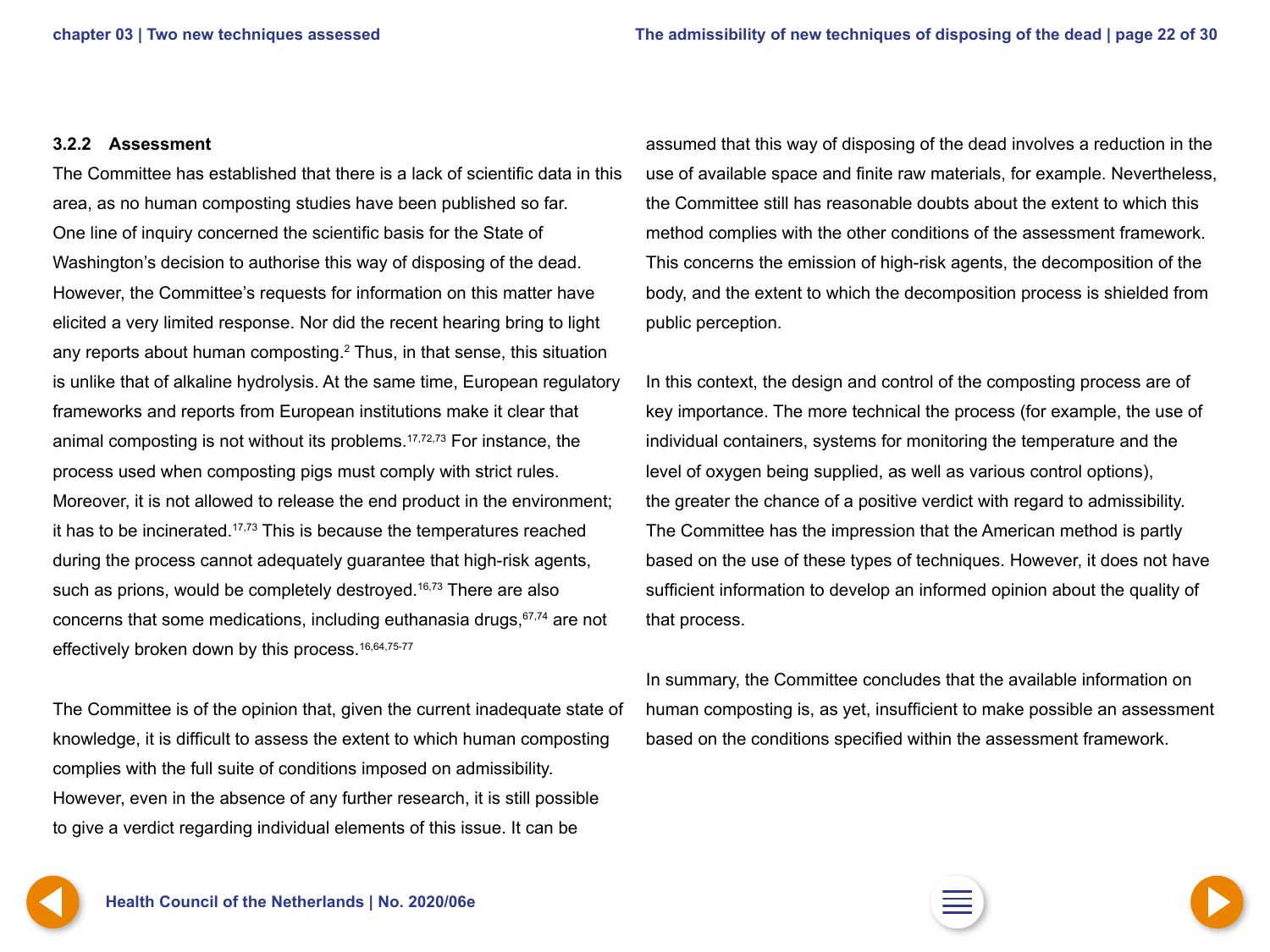## <span id="page-22-0"></span>literature







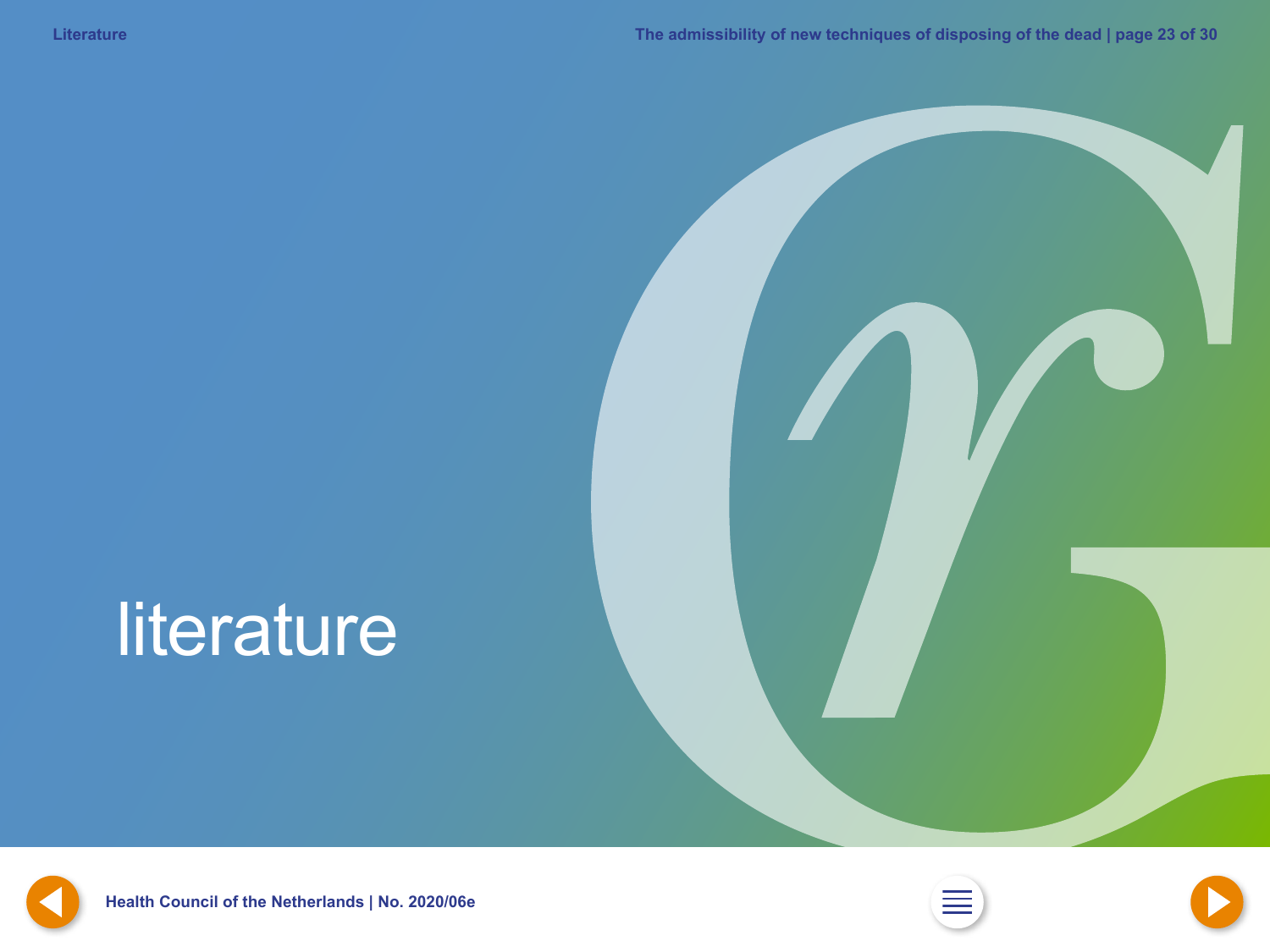- <span id="page-23-0"></span><sup>1</sup> Ministerie van Binnenlandse Zaken en Koninkrijksrelaties. *Adviesaanvraag toelaatbaarheid nieuwe vormen van lijkbezorging*. Den Haag, 2019.
- <sup>2</sup> Gezondheidsraad. *Hoorzitting toelaatbaarheid van nieuwe vormen van lijkbezorging, 30 October in Utrecht*. Den Haag: Gezondheidsraad, 2019.
- <sup>3</sup> Andringa W, Bouwmeester J, Doeschot Ft, Nieuwenburg P, Wilson D. *Draagvlakonderzoek resomeren*. Enschede: I&O Research, 2017.
- <sup>4</sup> Bergen JP, Van den Hoven J. *Beoordelingskader alternatieve vormen van lijkbezorging. Rapport voor het Ministerie van BZK*. Delft: TU Delft; 2018.
- <sup>5</sup> Kleijn B, Zwinkels E. *Onderzoek naar draagvlak voor resomeren. Eindrapport voor Yarden*. Amsterdam: MediaTest, 2016.
- <sup>6</sup> Brussels Hoofdstedelijk Parlement. *Integraal verslag. Plenaire vergadering van vrijdag 9 November 2018*. Brussel: Brussels Hoofdstedelijk Parlement. Vergaderjaar 2018.
- <sup>7</sup> State of Washington. *SB 5001 2019-20, Concerning human remains.*  Olympia: State of Washington, 2019.
- <sup>8</sup> California Legislature. *AB-2592 Reduction of human remains and the disposition of reduced human remains*. Los Angeles: California Legislature, 2020.
- <sup>9</sup> State of Colorado. *20-1060, Concerning the conversion of human remains to basic elements within a container using an accelerated process*. Denver: State of Colorado; 2020.
- <sup>10</sup> Schmidt D, Fitzgerald A. *NO. 2019- 9, A proposed process for the disposition of a dead human body that includes cryogenically freezing the body, applying vibration to shatter the frozen body into particles, and freeze-drying the particles does not meet the definition of "cremation" set out in statute and regulations. Cited herein: K.S.A. 65-1760 and regulations adopted thereunder.* Topeka: Office of the Attorney General, State of Kansas, 2019.
- <sup>11</sup> Den Boer M. *Initiatiefnota: naar een moderne Uitvaartwet*. Den Haag: D66; 2018.
- <sup>12</sup> Keijzer EE, Kok HJG. *Milieueffecten van verschillende uitvaarttechnieken*. Utrecht: TNO, 2011.
- <sup>13</sup> Keijzer EE, Broeke Ht, Ansems AMM. *Milieueffecten van verschillende uitvaarttechnieken - update van eerder TNO-onderzoek*. Utrecht: TNO, 2014.
- <sup>14</sup> Reinders JEA, Spruijt MPN. *Veiligheidsanalyse Resomeren*. Utrecht: TNO, 2018.
- <sup>15</sup> BioResponse Solutions. *Aquamation*. <https://aquamationinfo.com/faq/>. Accessed: 14 April 2020.
- <sup>16</sup> Gwyther CL, Williams AP, Golyshin PN, Edwards-Jones G, Jones DL. *The environmental and biosecurity characteristics of livestock carcass disposal methods: A review*. Waste Management 2011; 31(4): 767-78.
- <sup>17</sup> Europese Commissie. *Verordening (EU) Nr. 142/2011 van de Commissie van 25 February 2011*. Publicatieblad van de Europese Unie 2015; L(54): 1-254.





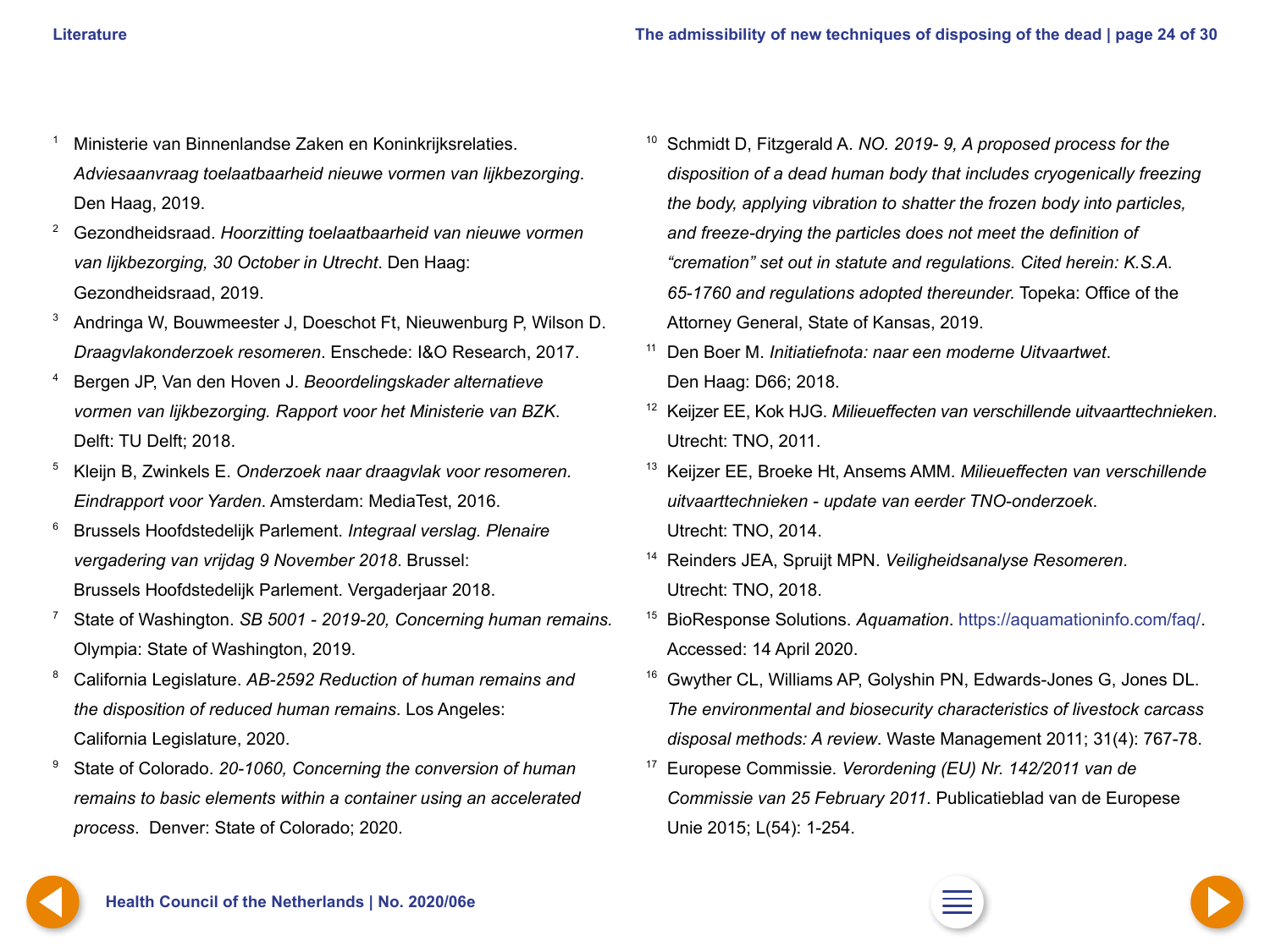- <span id="page-24-0"></span><sup>18</sup> Tweede Kamer. *Wijziging van de Wet op de lijkbezorging. Verslag van een algemeen overleg, 30969, nr. 39*. Den Haag: Tweede Kamer der Staten Generaal. Vergaderjaar 2014.
- <sup>19</sup> Tweede Kamer. *Verslag van een notaoverleg, vaste commissie voor Binnenlandse Zaken, 35077, nr. 12*. Den Haag: Tweede Kamer der Staten Generaal. Vergaderjaar 2019.
- <sup>20</sup> Franke I. *Crematie in Nederland 1875-1955: de Vereniging voor Facultatieve Crematie en de Wet op de Lijkbezorging*. Utrecht: Matrijs; 1989.
- <sup>21</sup> Mathijssen B. *Making Sense of Death: Ritual Practices and Situational Beliefs of the Recently Bereaved in the Netherlands*. Münster: Verlag; 2017.
- <sup>22</sup> Lasnoski KJ. *Are Cremation and Alkaline Hydrolysis Morally Different*. The National Catholic Bioethics Center 2016: 233-42.
- <sup>23</sup> Laqueur TW. *The Work of the Dead: A Cultural History of Mortal Remains.* Princeton: Princeton University Press; 2015.
- <sup>24</sup> Mol AM, Berg, M. *Ingebouwde normen: medische technieken doorgelicht*. Utrecht: Van der Wees; 2001.
- <sup>25</sup> Palm T, Sniekers L, Onland J, Kalenda J, Claasse DSAH. De Branchevereniging Gecertificeerde Nederlandse Uitvaartondernemingen. *Arbocatalogus voor de uitvaartzorg*. Utrecht: De Branchevereniging Gecertificeerde Nederlandse Uitvaartondernemingen, Nardus Samenwerkende Uitvaartorganisaties, CNV Dienstenbond, FNV Bondgenoten, De Unie, 2010.
- <sup>26</sup> Staatsblad. *Warenwetbesluit Machines*. Staatsblad van het Koninkrijk der Nederlanden 2008; 236: 1-21.
- <sup>27</sup> PGS Projectbureau. *Publicatiereeks gevaarlijke stoffen*. <https://publicatiereeksgevaarlijkestoffen.nl/>. Accessed: 6 June 2019.
- <sup>28</sup> Kenniscentrum InfoMil. *Luchtvoorschriften voor crematoria*. [https://](https://www.infomil.nl/onderwerpen/lucht-water/lucht/activiteiten/crematoria) [www.infomil.nl/onderwerpen/lucht-water/lucht/activiteiten/crematoria](https://www.infomil.nl/onderwerpen/lucht-water/lucht/activiteiten/crematoria). Accessed: 7 January 2020.
- <sup>29</sup> Siegersma D, Dillen Tv, Waard IRd, Boudewijns LHA. *Potentiële stralingsbelasting na het overlijden van patiënten behandeld met radioactieve stoffen*. Bilthoven: Rijksinstituut voor Volksgezondheid en Milieu, 2019. [https://www.rivm.nl/nieuws/stralingsrisicos-rond](https://www.rivm.nl/nieuws/stralingsrisicos-rond-overleden-patient-zijn-beperkt)[overleden-patient-zijn-beperkt](https://www.rivm.nl/nieuws/stralingsrisicos-rond-overleden-patient-zijn-beperkt). Accessed: 3 December 2019.
- <sup>30</sup> LVC. *Position paper LVC t.b.v. hoorzitting/rondetafelgesprek Modernisering Wet op de lijkbezorging*. Almere: Landelijke Vereniging van Crematoria; 2019.
- <sup>31</sup> NOS. *Crematorium Purmerend dicht om radioactieve as van kankerpatiënt https://nos.nl/artikel/2242439-crematorium-purmerenddicht-om-radioactieve-as-van-kankerpatient.html*. Accessed: 10 October 2019.
- <sup>32</sup> Vansweevelt T. *Het juridisch statuut van het lijk*. Editor: Thierry Vansweevelt FD. Rechten van patiënten: van embryo tot lijk: Antwerpen: Intersentia; 2014.
- <sup>33</sup> Jones DG, Whitaker MI. *Speaking for the dead: the human body in biology and medicine*. Londen: Routledge; 2016.



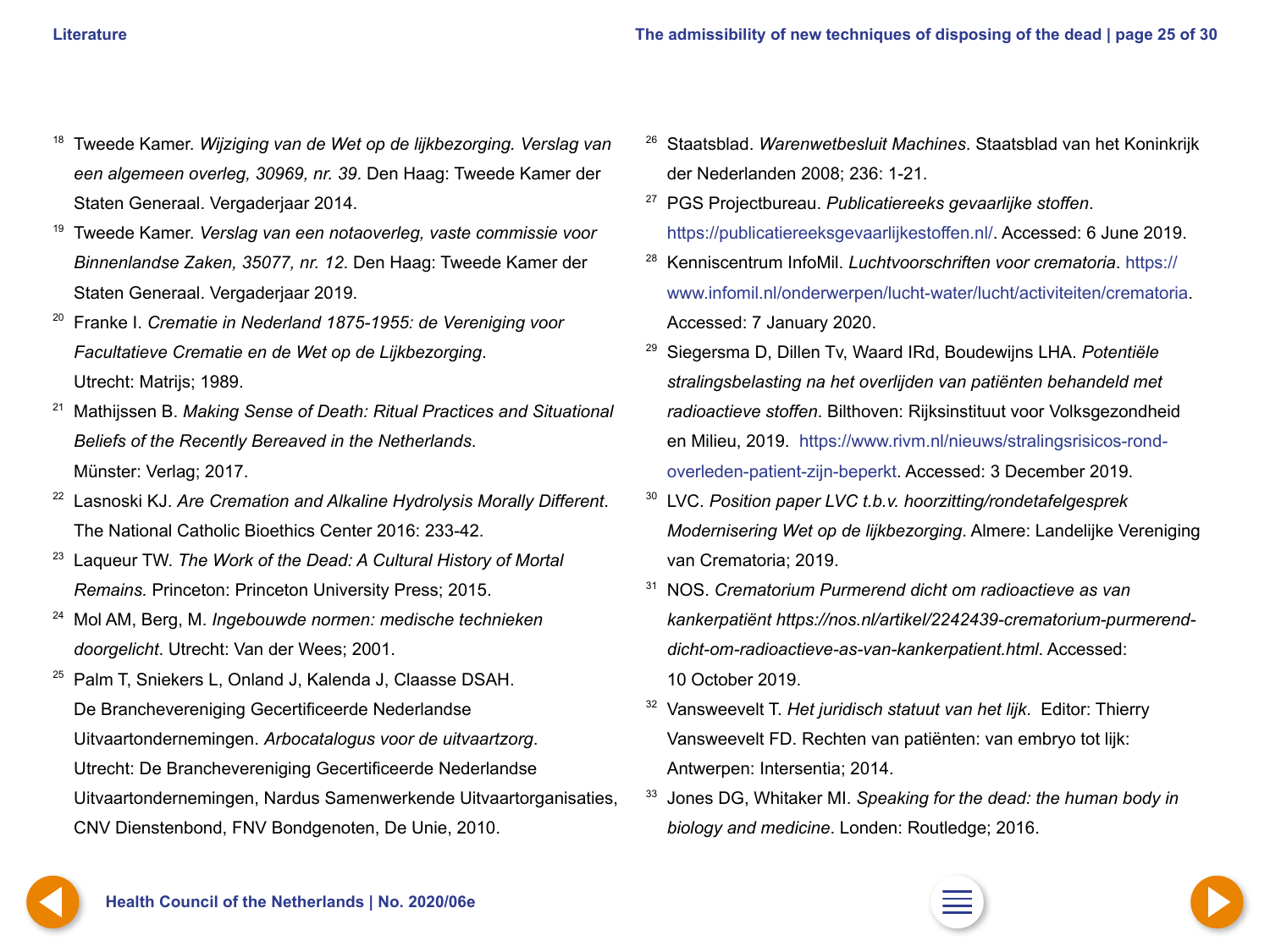- <span id="page-25-0"></span><sup>34</sup> LOB. *Handleiding opgraven en ruimen. Landelijke organisatie van begraafplaatsen*. Zeist, 2010.
- <sup>35</sup> Olson PR. *Knowing "Necro-Waste"*. Social Epistemology 2015; 30(3): 326-45.
- <sup>36</sup> Blok PH. *Is er prive leven na de dood*. Nederlands Juristenblad 2003; (6): 273-8.
- <sup>37</sup> Van Beers BC. *Persoon en lichaam in het recht. Menselijke waardigheid en zelfbeschikking in het tijdperk van de medische biotechnologie*. Amsterdam: Vrije Universiteit; 2009.
- <sup>38</sup> Cremation Association of North America. *Alkaline Hydrolysis.*  [https://www.cremationassociation.org/page/](https://www.cremationassociation.org/page/alkalinehydrolysis?&hhsearchterms=%22alkaline+and+hydrolysis%22) [alkalinehydrolysis?&hhsearchterms=%22alkaline+and+hydrolysis%22.](https://www.cremationassociation.org/page/alkalinehydrolysis?&hhsearchterms=%22alkaline+and+hydrolysis%22) Accessed: 7 January 2020.
- <sup>39</sup> Funeral consumers alliance of Minnesota. *Alkaline hydrolysis:*
- *green cremation*. [https://fcaofmn.org/alkaline-hydrolysis-green](https://fcaofmn.org/alkaline-hydrolysis-green-cremation.html)[cremation.html](https://fcaofmn.org/alkaline-hydrolysis-green-cremation.html). Accessed: 7 January 2020.
- <sup>40</sup> Hansen K. *Choosing to be Flushed Away: a National Background on Alkaline Hydrolysis and What Texas Should Know about Regulating*. Texas Tech Estate Planning & Community Property Journal 2012: 145-70.
- <sup>41</sup> Hobson AH. *Process of separating gelatine from bones, patent no. 269,727*. Verenigde Staten: United States Patent Office, 1888.
- <sup>42</sup> Rijkswaterstaat Ministerie van infrastructuur en Waterstaat. *Doelmatige werking rioolwaterzuiveringsinstallatie en riolering*.

[https://www.infomil.nl/vaste-onderdelen/onderwerpen/lucht-water/](https://www.infomil.nl/vaste-onderdelen/onderwerpen/lucht-water/handboek-water/handreiking-lozingen/schrijven-vergunning-maatwerkbesluit/doelmatige-werking-rwzi-riolering/) [handboek-water/handreiking-lozingen/schrijven-vergunning](https://www.infomil.nl/vaste-onderdelen/onderwerpen/lucht-water/handboek-water/handreiking-lozingen/schrijven-vergunning-maatwerkbesluit/doelmatige-werking-rwzi-riolering/)[maatwerkbesluit/doelmatige-werking-rwzi-riolering/](https://www.infomil.nl/vaste-onderdelen/onderwerpen/lucht-water/handboek-water/handreiking-lozingen/schrijven-vergunning-maatwerkbesluit/doelmatige-werking-rwzi-riolering/). Accessed: 7 January 2020.

- <sup>43</sup> Scottisch Police Services Authority. *DNA Analysis of resomation product*. Glasgow: Scottisch Police Services Authority, 2010.
- <sup>44</sup> Whaley KA. *Dispute over what remains*. Toronto: Whaley Estate Litigation Partners, 2019.
- <sup>45</sup> Keijzer E. *The environmental impact of activities after life: life cycle assessment of funerals*. The International Journal of Life Cycle Assessment 2017; 22(5): 715-30.
- <sup>46</sup> Smith S, Fishwick, M, Hill, M. Carbon Footprint of Co-op Funeral Services. *The Co-operative Funeral Care-Carbon Footprint of the Cremation and Resomation Process*. Bristol: Sustain, 2010.
- <sup>47</sup> Resomation Ltd. *Natural water cremation*. [https://resomation.com/](https://resomation.com/about/a-need-for-change/) [about/a-need-for-change/.](https://resomation.com/about/a-need-for-change/) Accessed: 20 November 2019.
- <sup>48</sup> Olson PR. *Flush and Bone: Funeralizing Alkaline Hydrolysis in the United States*. Science, Technology, & Human Values 2014; 39(5): 666-93.
- <sup>49</sup> Canning L, Szmigin I. *Radical innovation, network competence and the business of body disposal*. Journal of Business & Industrial Marketing 2016; 31(6): 771-83.

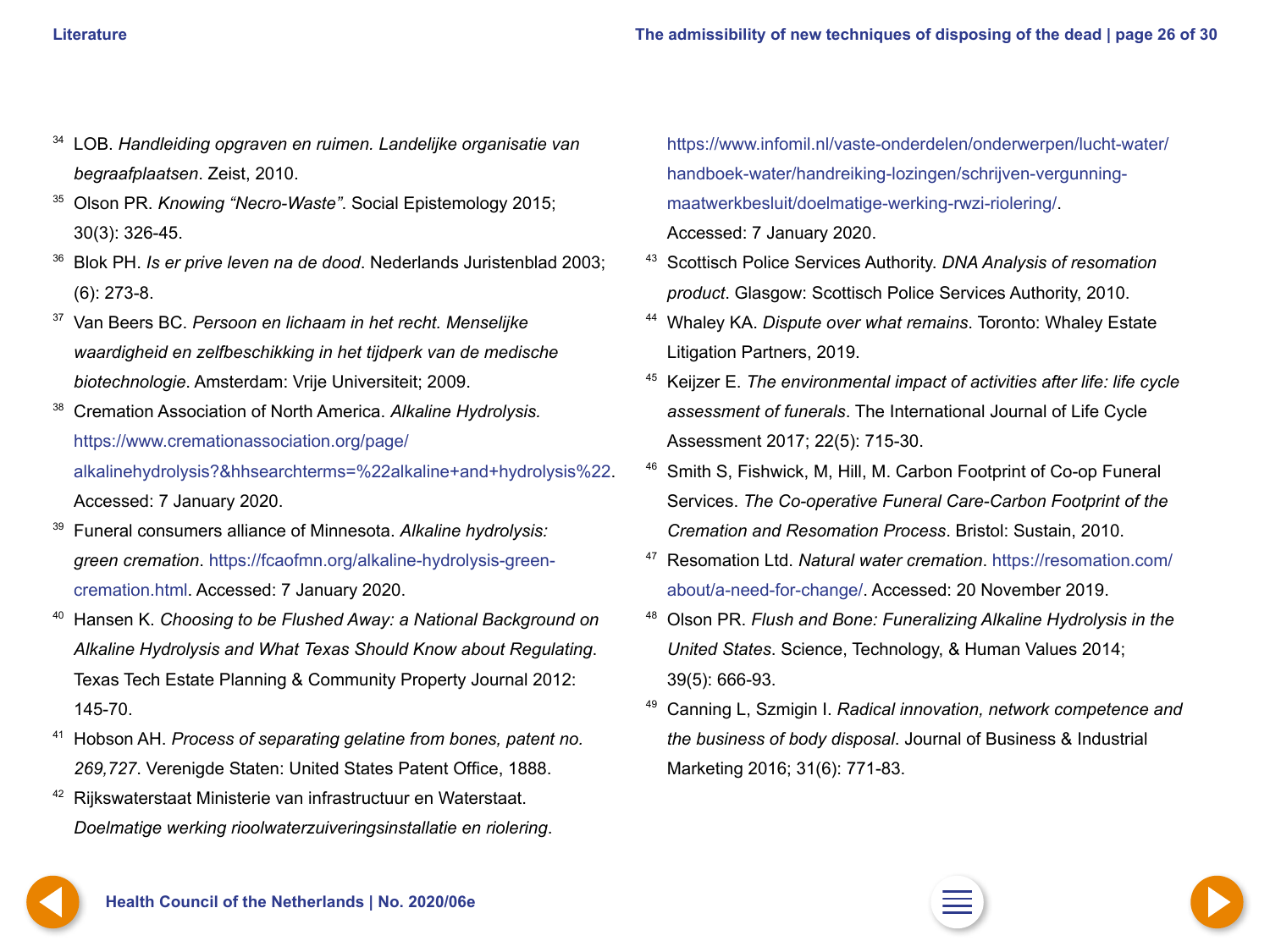- <span id="page-26-0"></span><sup>50</sup> Belgian Biosafety Professionals. *A BBP proposal on the regulatory status of the sterile liquid and solid fractions resulting from alkaline hydrolysis of animal carcasses*. 2014.
- Lundy L, Linneker, B, Bradshaw, S. Department of Natural Sciences. *Alkaline hydrolysis as an amerging and-of-life disposal option: experiences to-date and opportunities for the UK*. London: Middlesex University London, 2019.
- <sup>52</sup> Thacker HL. *Alkaline Hydrolysis*. Editor: Kastner C. Carcass Disposal: A Comprehensive Review: Riverdale, MD: USDA Animal & Plant Health Inspection Service; 2004.
- <sup>53</sup> National Catholic Register. Ernster B. *Chemical Cremation*: 2008.
- <sup>54</sup> Mirkes R. *The Mortuary Science of Alkaline Hydrolysis Is It Ethical?* The National Catholic Bioethics Center 2008: 683-95.
- <sup>55</sup> Washington State Catholic Conference. *Letter from Joseph A. Sprague to Steve Kirby on January 23 2019 about Concerning Human Remains*. 2019.
- <sup>56</sup> Montforts M, Broekman M. *Advies 14618A00 Milieueffecten van resomeren*. Bilthoven: Rijksinstituut voor Volksgezondheid en Milieu, 2018.
- <sup>57</sup> Das KC. *Co-composting of alkaline tissue digester effluent with yard trimmings*. Waste Management 2008; 28(10): 1785-90.
- <sup>58</sup> WastePoint. *Beoordeling effluent van resomeren*. Editor: TNO. Veiligheidsanalyse Resomeren: 43-9. Utrecht: TNO; 2018.
- <sup>59</sup> John Fox AN, Justin Kastner, Thomas Marsh, Otto Doering, Ken Foster. *Economic and cost considerations*. Editor: Kastner C. Carcass Disposal: A Comprehensive Review: Riverdale, MD: USDA Animal & Plant Health Inspection Service; 2004.
- <sup>60</sup> Engel BA, Kyoung JL, Choi J-Y, Theller L. *Evaluating Environmental Impacts*. Editor: Kastner C. Carcass disposal: A Comprehensive Review: Riverdale, MD: USDA Animal & Plant Health Inspection Service; 2004.
- <sup>61</sup> Recompose Life. <https://www.recompose.life/>. Accessed: 3 September 2019.
- <sup>62</sup> Stichting Metamorfose. [https://humusatie.be/.](https://humusatie.be/) Accessed: 4 June 2019.
- <sup>63</sup> Arias JZ, Reuter T, Sabir A, Gilroyed BH. *Ambient alkaline hydrolysis and anaerobic digestion as a mortality management strategy for whole poultry carcasses*. Waste Management 2018; 81: 71-7.
- <sup>64</sup> Kalbasi A, Mukhtar S, Hawkins S, Auvermann B. *Carcass composting for management of farm mortalities: a review*. Compost Science & Utilization 2005; 13(3): 180-93.
- <sup>65</sup> USDA. *Livestock Mortality Composting Protocol*. Washington, DC: US Department of Agriculture; 2017.
- <sup>66</sup> Cooperband L. *The art and science of composting*. Madison, WI: Center for Integrated Agricultural Systems, 2002.
- <sup>67</sup> Bonhotal J, Schwarz M, Rynk R. *Composting animal mortalities*. Ithaca, NY: Cornell Waste Management Institute, 2014.



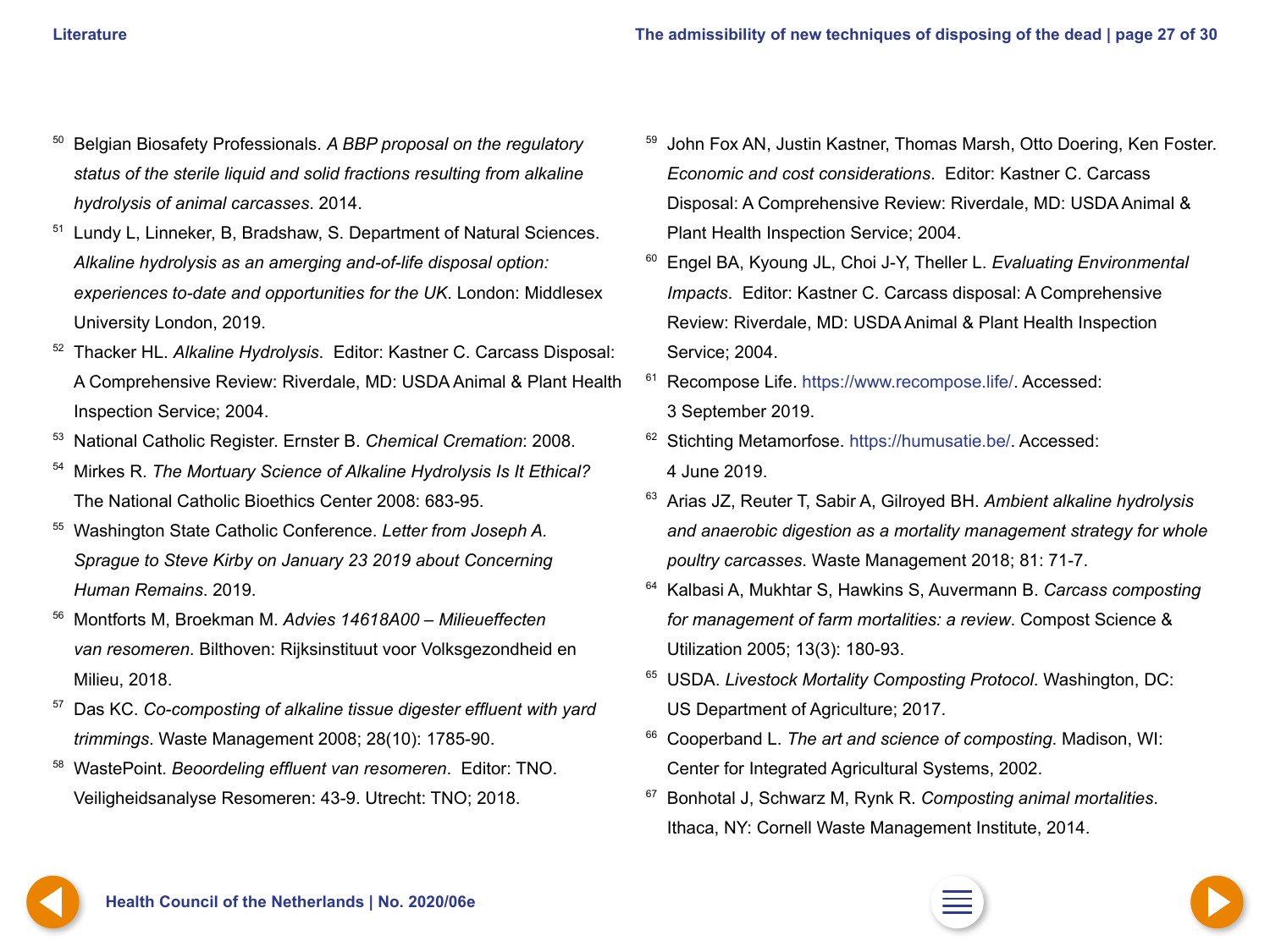- <span id="page-27-0"></span><sup>68</sup> Agriculture Knowledge Centre. *Composting Animal Mortalities: A Producer's Guide*. Moose Jaw: Government of Saskatchewan; 2016.
- <sup>69</sup> Tekle AM. *Have a scoop of grandpa: Composting as a means of Final Disposition of Human Remains*. Savannah Law Review 2016; 3(1): 137-60.
- <sup>70</sup> Sanders CJ. *Mor(t)al Remains: Pastoral Theology and Corpse Care*. Journal of Pastoral Theology 2019; 29(2): 116-31.
- <sup>71</sup> De Humusator. *Een open onderzoek naar humusatie als alternatieve en groene lichaamsbestemming*. <https://www.dehumusator.org/>. Accessed: 28 February 2020.
- <sup>72</sup> EFSA Panel on Biological Hazards. *Scientific Opinion on Composting on-farm of dead poultry*. EFSA Journal 2011; 9(11): 2427.
- <sup>73</sup> EFSA Panel on Biological Hazards. *Scientific Opinion on Composting and incineration of dead-on-farm pigs*. EFSA Journal 2012; 10(2): 2559.
- <sup>74</sup> Payne J, Farris R, Parker G, Bonhotal J, Schwarz M. *Quantification of sodium pentobarbital residues from equine mortality compost piles*. Journal of Animal Science 2012; 93(4): 1824-9.
- <sup>75</sup> Ciamillo S, Peck G, Williams MA, Splan RK, Porr C. *Impact of Composting on Drug Residues in Large Animal Mortality*. Blacksburg, VA: College of Agriculture and Life Sciences, Virginia Polytechnic Institute and State University, 2014.
- <sup>76</sup> Schwarz M, Bonhotal J, Bischoff K, Ebel J. *Fate of Barbiturates and Non-steriodal Anti-inflammatory Drugs During Carcass Composting*. Trends in Animal & Veterinary Sciences Journal 2013; 4(1): 1-12.
- <sup>77</sup> Wilkinson K. *The biosecurity of on-farm mortality composting*. Journal of Applied Microbiology 2007; 102(3): 609-18.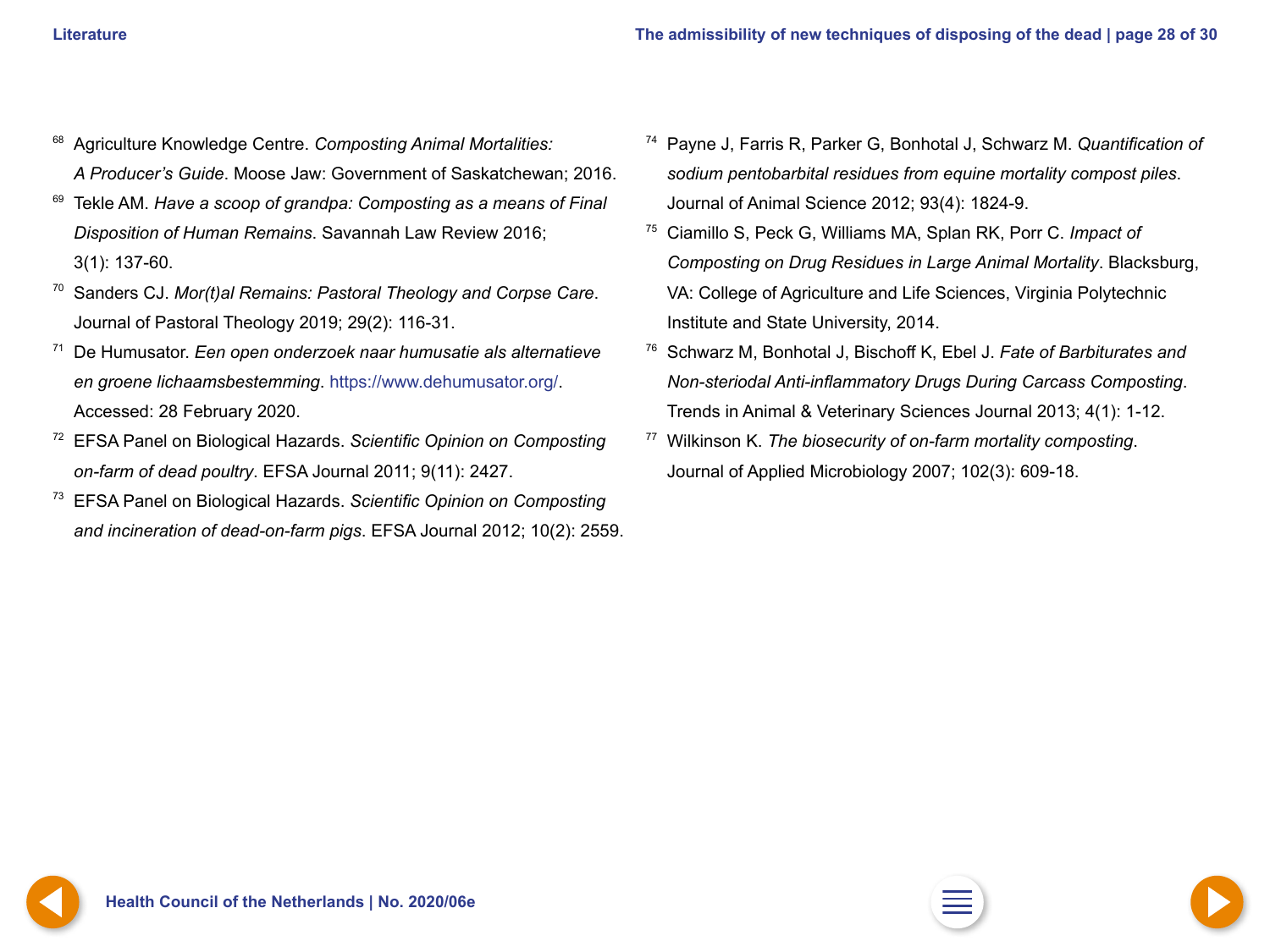#### <span id="page-28-0"></span>**The Committee and the expert consulted**

#### **Details of the membership of the Committee**

- Prof. J.G. Nijhuis, emeritus Professor of Obstetrics, Maastricht UMC+, *chairperson*
- Prof. N.S.J. Koeman, lawyer, emeritus Professor of Environmental Law and Spatial Planning Law, University of Amsterdam; former state councillor in the Advisory Division of the Council of State, The Hague
- Dr E.J.O. Kompanje, ethicist, associate professor, Erasmus MC, Rotterdam
- Dr B.M.H.P Mathijssen, religious studies scholar, assistant professor, University of Groningen
- Dr Y.H. van der Pijl, cultural anthropologist, associate professor, Utrecht University
- Dr H.J. Wisselink, researcher and Biological Safety Officer, Wageningen University & Research
- Prof. G. Zeeman, emeritus Professor of Environmental Technology, Wageningen University & Research, and senior consultant LeAF BV

#### **Observers**

- Mr S.H.J. Mayhuizen, BZK, The Hague
- Dr M.H.M.M. Montforts, RIVM, Bilthoven

#### **Scientific secretaries**

- Mr E.J. Schoten, Health Council, The Hague
- Dr V. Toom, Health Council, The Hague

#### **For the purpose of preparing this advisory report, the following expert was consulted**

• Dr A.H.M Veeken, Composting expert, Attero